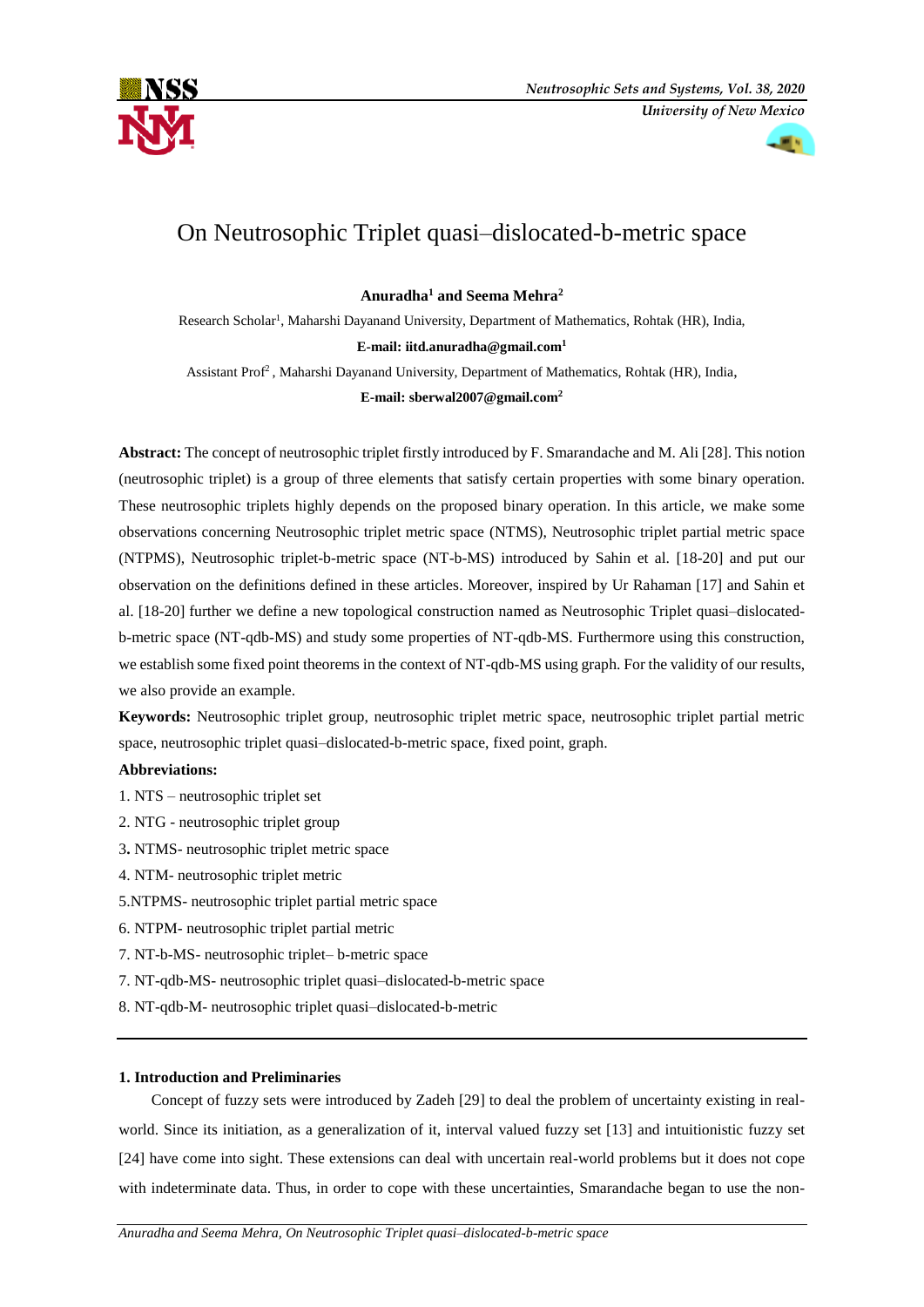standard analysis and proposed the term "neutrosophic" which means knowledge of neutral thought, and this neutral represents the main distinction between "fuzzy" and "intuitionistic fuzzy" set. Neutrosophy is a new subsidiary of philosophy which is initiated by Florentin Smarandache [27]. The concept of neutrosophic logic was first studied by Florentin Smarandache in 1995. Neutrosophic set is a stereotype of interval valued fuzzy set [13], intuitionistic fuzzy set [24], fuzzy sets [29] and classical sets which is used to handle problems issues containing inconsistent, indeterminate, falsity and imprecise data.

In the concept of neutrosophic logic and neutrosophic sets, there is T degree of membership, I degree of undeterminacy and F degree of non-membership. These degrees are defined independently of each other in neutrosophic logic and neutrosophic sets whereas these degrees are defined dependently of each other in intuitionistic fuzzy logic and intuitionistic fuzzy set. Thus, neutrosophic set is an extension of fuzzy and intuitionistic fuzzy set. Many authors have worked in neutrosophic theory for more details see [1-6, 9, 21,23, 24-26]. Furthermore, Smarandache and Ali deliberated neutrosophic triplet theory particularly NTG's in [28, 12, 30]. Later on, netroshophic triplet theory has been studied with fixed point theory in [19, 20].

Moreover, a new direction in the theory of fixed point was recently given by Jachymski [11] and gave some generalization of the Banach contraction principle for mapping on a metric spaces endowed with a graph in 2007. Jachymski [11] generalized and unified the results existing in the literature using the languages of graph theory and opened an avenue for further development of fixed point theory in this direction. His work is considered as a reference in this domain. The fixed point theory with graph is a very curious way in the field of research and have wide number of applications in other fields. Motivated by the remarkable work of Jachymski [11], a lot of work in fixed point theory with graph have been done by several authors in various spaces with various contractive conditions, see in [7,8,16,22] and etc.

Sahin et al. [18-20] proposed the NT-b-MS, NTMS, NTPMS respectively by combing the fixed point theory with neutrosophy which is a new interesting approach in this direction. But in their paper [19] (pp. 699), according to their Definition 4.1 of NTMS, Example 4.3 doesn't support the definition 4.1. For this we give a counter Example 2.1 in this paper in Section 2. Also, in 2018 Sahin et al.[20] introduced the concept of NTPMS but we get the disparity of their Definition 4. with Example 1. in [ 20] (pp. 3). For this, we demonstrate a counter Example 2.2 in Section 2. Also, in their paper [20] (pp. 5 ) in Theorem 4, we can't write inequality (8) i.e,  $p_n(\mathcal{X}_n, \mathcal{X}_k) \leq p_n(\mathcal{X}_n, \mathcal{X}_k * \text{neut}(\mathcal{X}_{n-1}))$ 

for any arbitrary element  $x_{n-1}$ , since in Definition 8 [20] (pp. 5) they assumed that there exist any element c (any one ) in A such that

 $p_n(a, b) \leq p_n(a, b \text{+neut (c))}$  for all a, b in A.

If they assumed condition (i) of Definition 8 in [20](pp.5) for all 'c' elements then all these properties of Definition 4 in [20] (pp.3) becomes properties of the partial metric space. Therefore, Theorem 4 in [20] (pp. 5 ) becomes the existing result in partial metric space. But Sahin et al.[18] again redefined their Definition 4.1[19] of NTMS and Definition 4. of NTPMS which is in corrected form. Here, we also discussed what is the difference between taking "any element" or "atleast one element" in triangular inequality of NTMS and NTPMS.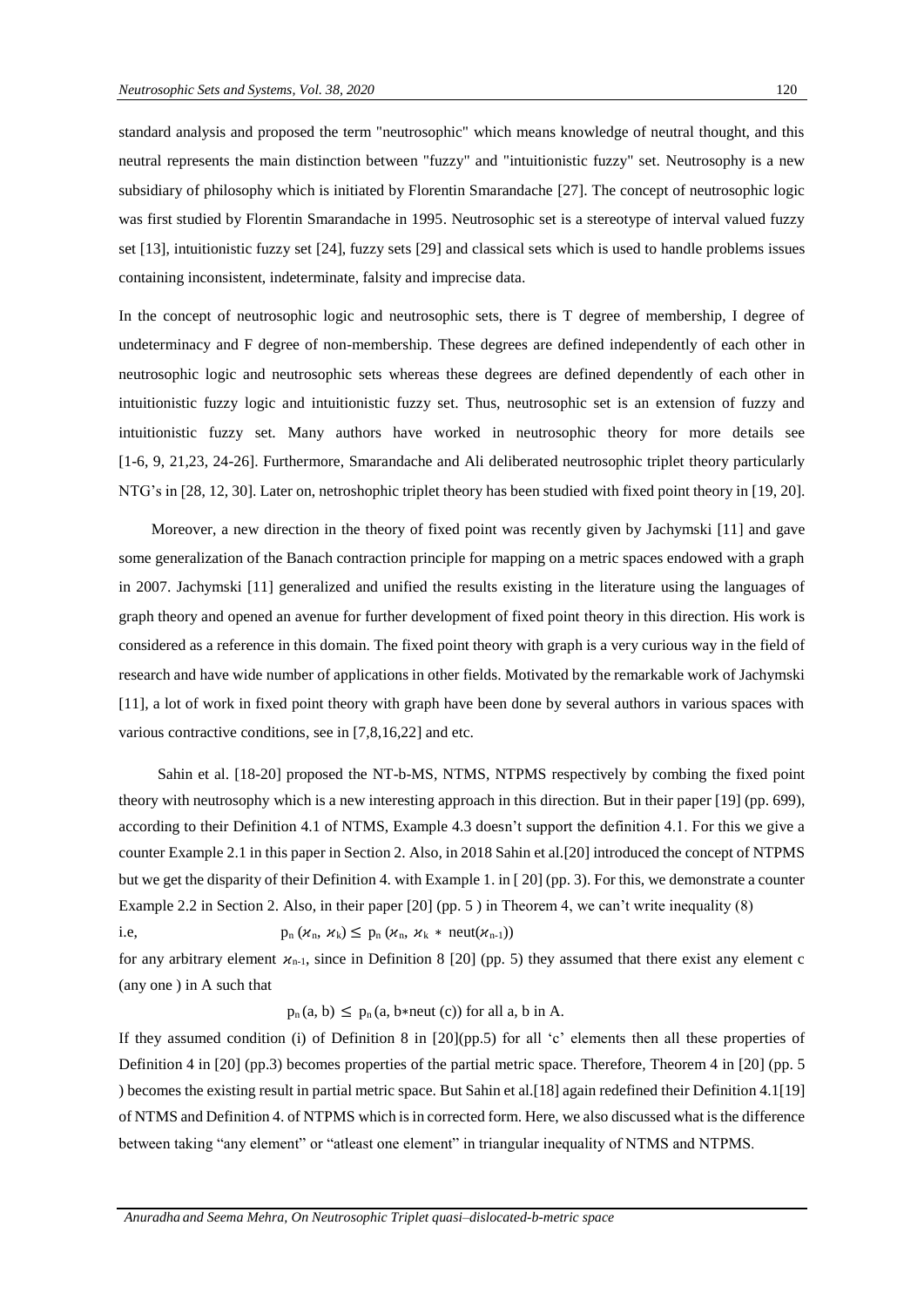Recently, Ur Rahaman[17] in 2015, introduced the topological properties of dislocatedquasi-b-metric space and proved some fixed point theorems. Motivated Smarandache and Ali[28], Sahin et al.[18-20] and Ur Rahaman[17], we define a new topological structure NT-qdb-MS which is different from classical quasi-dislocated-b-metric space. A great benefit of NT-qdb-MS is that it gives a new space structure to those structures which are not quasi-dislocated-b- metric space with respect to some functions that not satisfy triangular inequality for all  $\alpha$ ,  $\gamma$ ,  $\alpha$  since we don't need to verify the triangular inequality for all  $x$ ,  $y$ ,  $z$  in NT-qdb-MS as we can see in Definition 2.3. defined in Section 2. Triangular inequality in NT-qdb-MS is much weaker assumption as compare to the triangular inequality in quasi-dislocated-b- metric space. We also studied some interesting properties of this newly born structure. At the end, we obtained some fixed point results such as famous Banach fixed theorem(generalized version) and Kannan fixed point theorem inspired by [7,10,14] in this topological structure and provided an example to explain the results.

Now, we call some basic definitions from neutrosophic triplet theory following as:

**Definition 1.1 [28].** Let S be a non–empty set with a binary operation  $\Diamond$  then it is called a **NTS** if for any s∈S, there exist a neutral of s in S denoted by neut(s) different from classical algebraic unitary element and also there exist antineutral of s in S named as anti (s) such that

s  $\Diamond$  neut(s) = neut(s)  $\Diamond$  s = s and s  $\Diamond$  anti(s) = anti(s)  $\Diamond$  s = neut(s)

The triplet (s, neut(s), anti(s)) represents neutrosophic triplet. For the same element, there may be more neutrals to it neut(s)'s and more opposite of it anti(s)'s.

**Definition 1.2 [28].** A non-empty set S with binary operation  $\Diamond$  is called a **NTG** if it satisfies following properties:

- (i)  $s_1 \lozenge s_2 \in S$  for all  $s_1, s_2 \in S$ ;
- (ii)  $(s_1 \lozenge s_2) \lozenge s_3 = s_1 \lozenge (s_2 \lozenge s_3)$  for all  $s_1, s_2, s_3 \in S$ ;
- (iii) for each  $s_1 \in S$ , there exist a neutral of  $s_1$  in S denoted by neut( $s_1$ ) different from classical algebraic unitary element such that

$$
s_1 \Diamond \text{neut}(s_1) = \text{neut}(s_1) \Diamond s_1 = s_1
$$

(iv) and for each  $s_1 \in S$ , there exist anti-neutral of  $s_1$  in S named as anti  $(s_1)$  such that

$$
s_1 \lozenge
$$
 anti $(s_1)$  = anti $(s_1) \lozenge s_1$  = neut $(s_1)$ .

**Definition 1.3 [7]:** A mapping  $\varphi: R^+ \to R^+$  is said to be comparison function if it satisfies:

- 1.  $\varphi$  is monotonic increasing;
- 2. The sequence  $\{\varphi^n(t)\}$  converges to zero for all  $t \in R^+$ .

#### **2. Neutrosophic triplet quasi–dislocated-b-metric space and Revised definition of NTMS and NTPMS**

In this section, first we define the revised definition of NTMS and NTPMS then we define NT-qdb-MS and its properties.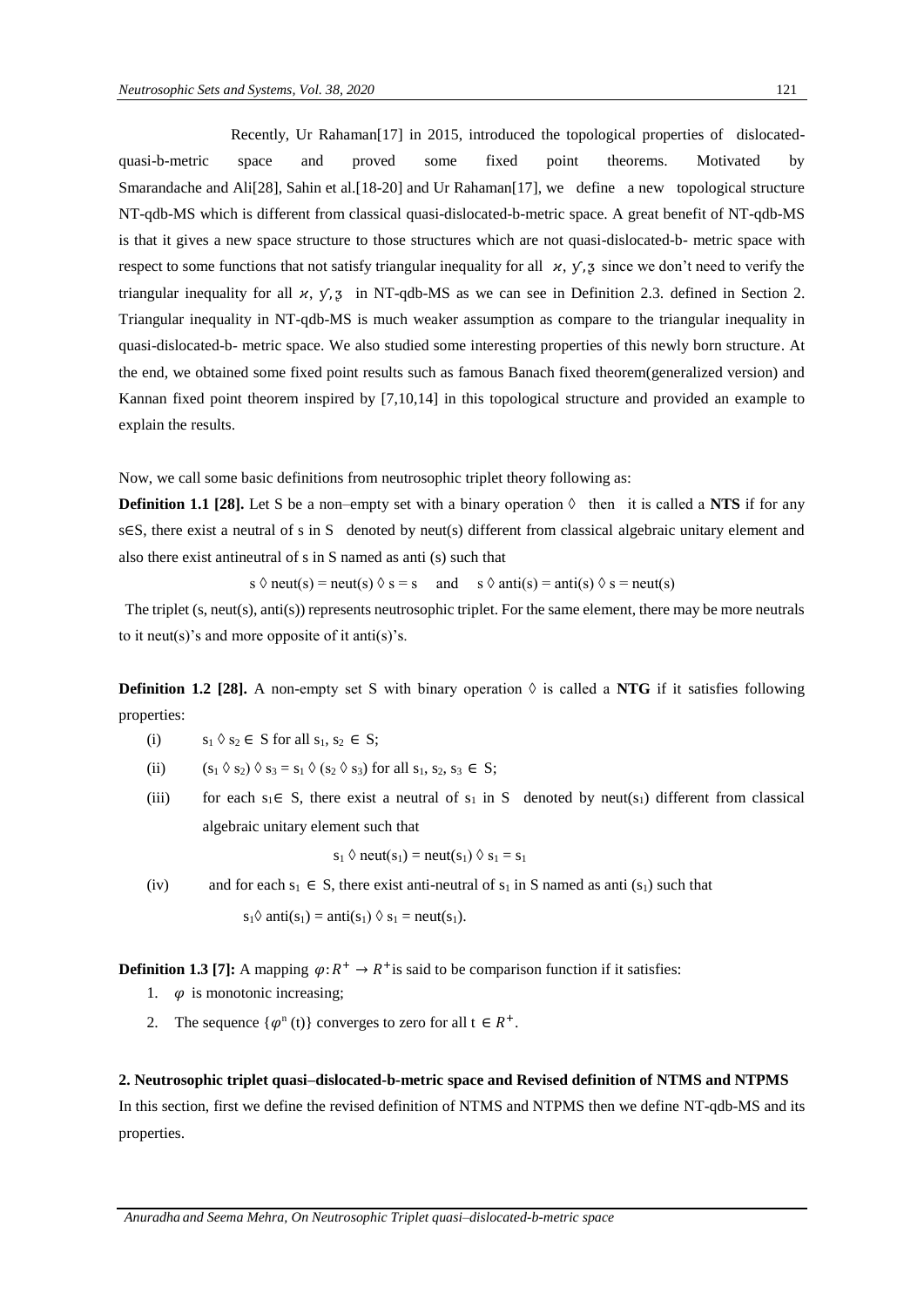**Definition 2.1 [19].** Let  $(M, \Diamond)$  be a NTS with  $\forall \Diamond \Diamond \in M$  for all  $\forall x, y \in M$ . A mapping

d: M×M→ [0, ∞) is called a NTM on M if satisfying the following properties for all  $\alpha$ ,  $\beta \in M$ ,

- (i)  $d(\varkappa, 3) \geq 0;$
- (ii) If  $x = 3$  then  $d(x, 3) = 0$ ;
- (iii)  $d(x, 3) = d(3, x);$
- (iv) If there exist at least one element  $\gamma$  in M different from  $\alpha$  and  $\alpha$  in M such that  $d(x, 3) \leq d(x, 3 \text{ \& } \text{neut}(y))$  then  $d(x, 3 \text{ \& } \text{neut}(y)) \leq d(x, y) + d(y, 3)$ .

The space  $((M, \Diamond), d)$  is known as NTMS.

**Remark 2.1.** In metric space, we have to verify the triangular inequality for all  $\alpha$ ,  $\gamma$ ,  $\beta \in M$  and it is much stronger assumption as compare to the triangular inequality in NTMS since we don't need to verify the triangular inequality for all  $\chi$ ,  $\gamma$ ,  $\chi \in M$  in NTMS. In fact, we have to verify it for at least one element  $\gamma$  in M different from  $\alpha$  and  $\beta$  in M such that

 $d(x, y) \leq d(x, y \text{ } \text{neut}(y))$  then  $d(x, y \text{ } \text{neut}(y)) \leq d(x, y) + d(y, y)$  and it implies  $d(\varkappa, 3) \leq d(\varkappa, \sqrt{1}) + d(\sqrt{1}, 3).$ 

A big advantage of neutrosophic triplet metric space is that it gives a new space structure to those structures which are not metric spaces with respect to some functions that not satisfy triangular inequality for all  $x, y, z \in M$ .

**Example 2.1.** Let  $M = \{1, 2\}$  and the power set of M,  $P(M) = \{\emptyset, \{1\}, \{2\}, \{1,2\}\}\$  together with binary operation  $\Diamond = \cup$  form a NTS where neut(I) = I and anti(I) = I, for all  $I \in \mathcal{P}(M)$ . Define a function  $\text{d}: \mathcal{P}(\text{M}) \times \mathcal{P}(\text{M}) \rightarrow [0, \infty]$  such that

 $d(I, K) = | n(I) - n(K) |$  where  $n(I)$  denotes the cardinality of  $I$ .

Clearly (i), (ii) and (iii) of Definition 4.1 in [19] are satisfied.

Now, we will see condition (iv).

- Take,  $I = \{1\}$ ,  $L = \{2\}$  and  $K = \{1\}$  $0 = d(I, E) \leq d(I, E \lozenge \text{neut}(K))$  $= d(I, LU K)$ 
	- $= | n(I) n(E \cup K) | = 1$

But  $1 = d(I, E \lozenge \text{neut}(K)) \nleq d(I, K) + d(K, E) = 0.$ 

This shows that there exist an element  $\mathbf{y} \in \mathcal{P}(\mathbf{M})$  such that

 $d(x, 3) \leq d(x, 3 \text{ }\theta \text{ neut}(y))$ 

but  $d(x, 3 \text{·neut } (y)) \leq d(x, y) + d(y, 3)$  doesn't hold which contradict Example 4.3. provided in [19] (pp.699),

i.e, Example 4.3[19] doesn't satisfy the triangular inequality of Definition 4.1 in [19].

**Remark 2.2.** According to above Definition 2.1, Example 4.3 in [19] is accurate.

**Definition 2.2 [20].** Let  $(M, \Diamond)$  be a NTS with  $\forall \Diamond \forall \in M$  for all  $\forall \forall$ ,  $\forall$  in M. A NTPM is a mapping  $P_N$ :  $M \times M \rightarrow [0, \infty)$  such that for all  $\kappa$ ,  $\zeta \in M$ ,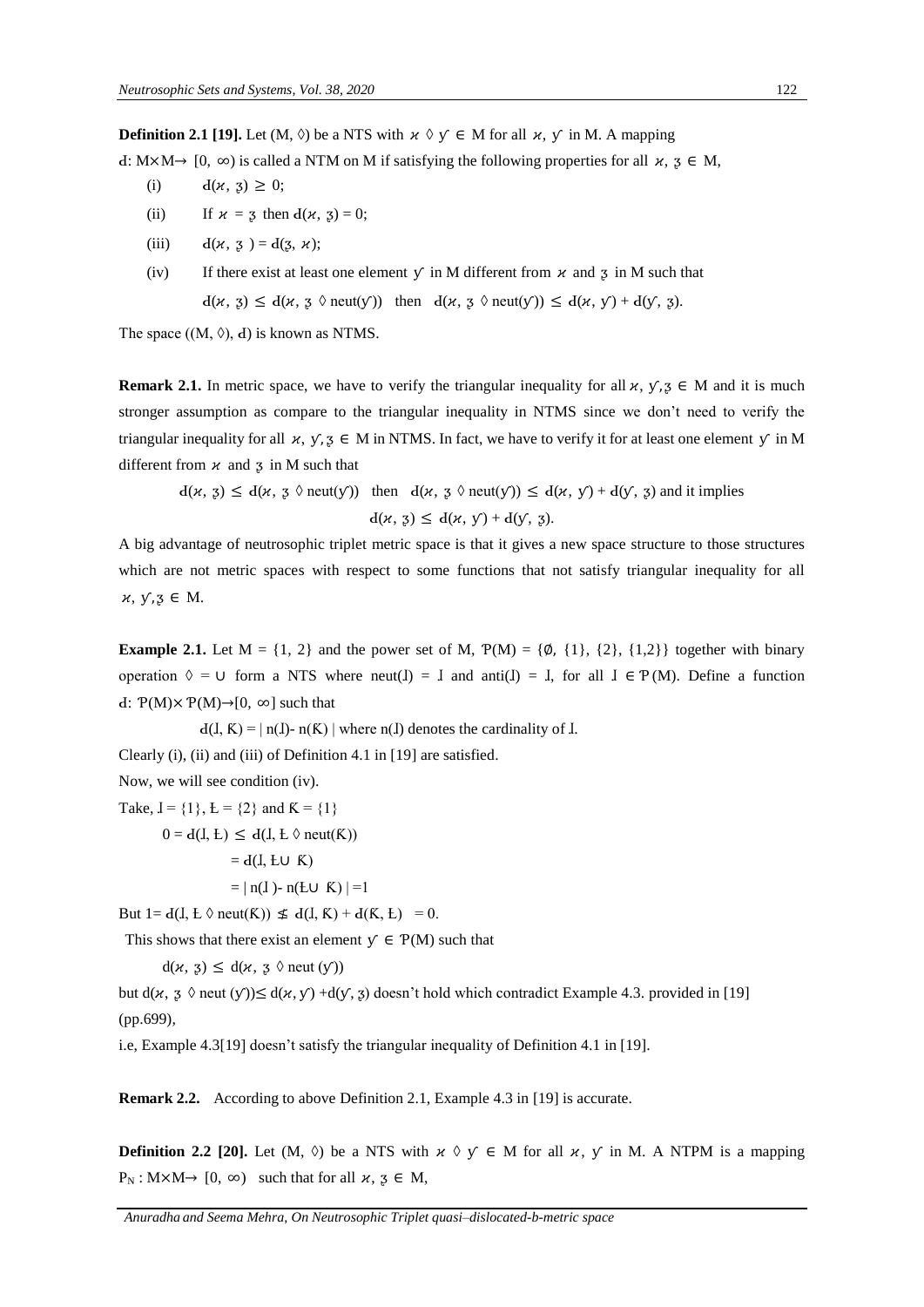- (i)  $P_N(\varkappa, \varkappa) \leq P_N(\varkappa, 3);$
- (ii) If  $P_N (\alpha, \beta) = P_N (\alpha, \alpha) = P_N (3, \beta)$  then  $\alpha = 3$ ;
- (iii)  $P_N(\varkappa, 3) = P_N(3, \varkappa);$
- (iv) If there exist at least one element  $\gamma$  in M different from  $\alpha$  and  $\beta$  in M such that
	- $P_N$   $(\varkappa, 3) \leq P_N$   $(\varkappa, 3 \lozenge \text{neut}(y))$  then  $P_N$   $(\varkappa, 3 \lozenge \text{neut}(y)) \leq P_N$   $(\varkappa, y) + P_N$   $(y, 3) P_N(y, y)$ . The space  $((M, \Diamond), P_N)$  is known as NTPMS.

**Remark 2.3.** Concept of NTPMS(NTMS) is different from partial metric space(metric space respectively), neither of them is generalization of each other. First we see that, Is PMS implies NTPMS?. For this, we have to identify triangular inequality i.e, (iv) condition of NTPMS since all other conditions of NTPMS are satisfied by PMS.

If  $P_N (x, 3) \leq P_N (x, y') + P_N (y', 3) - P_N (y', y')$  and  $P_N (x, 3) \leq P_N (x, 3 \lozenge \text{neut}(y'))$ 

then  $P_N (x, 3 \text{ or } n(u, y)) \leq P_N (x, y) + P_N (y, 3) - P_N (y, y)$  for at least one element y, which is not possible always, if this is possible then (iv) is meaningless.

Clearly, NTPMS doesn't implies PMS.

If we take assumption (iv) in Definition 2.2 for any element y in M as defined by Sahin et al. [20] ( in Definition 4.[20] (pp. 3)) then examples which we have constructed not form NTPMS and it is difficult to find the examples for NTPMS which satisfy the properties of NTPMS defined by Sahin et al. in [20] since it is much stronger assumption as compare to assumption (iv) in Definition 2.2 and triangular inequality of partial metric space.

Moreover, we take here element  $\gamma$  in M is different from  $\kappa$  and  $\alpha$  since there exist always an element  $y = 3$  for all  $x, 3 \in M$  such that

 $P_N (\mu, g) \leq P_N (\mu, g \text{ } \text{neut}(g)) = P_N (\mu, g)$  then  $P_N (\mu, g \text{ } \text{neut}(g)) \leq P_N (\mu, g) + P_N (g, g) - P_N (g, g)$ and the property (iv) becomes meaningless.

**Counter example 2.2.** Let M be any set,  $P(M)$  be the power set of M with binary operation  $\Diamond = \cup$  then  $(\mathcal{P}(M), U)$  is a NTS where neut( $I$ ) =  $I$  and anti( $I$ ) =  $I$ , for all  $I \in \mathcal{P}(M)$ .

Define a map  $P_N$ :  $P(M) \times P(M) \rightarrow [0,\infty)$  such that

 $P_N(I, K) = \max \{n(I), n(K)\}\$  where  $n(I)$  denotes the cardinality of  $I$ .

Condition (i), (ii) and (iii) are easy to verified of Definition 4. [20] (pp.3). Here we see condition (iv).

If we take the sets,  $I, K, E$  in  $P(M)$  such that

n(J)= 25, n(K)= 22, n(L) =10 and n(K∩ L)= 4.

Now,

 $P_N(I, L) \leq P_N(I, L \land \text{neut}(K)) = P_N(I, L \cup K)$ 

i.e, max  $\{n(I), n(E)\}\leq \max\{n(I), n(E)+n(K)-n(E\cup K)\}\$ 

i.e.,  $25 \le 28$ 

which is true.

But  $P_N$  ( $I, L \lozenge$  neut $(K)$ )  $\leq P_N$  ( $I, K$ ) +  $P_N$  ( $K, L$ ) -  $P_N$ ( $K, K$ )

since  $P_N (I, L \cup K) = 28$  and  $P_N (I, K) + P_N (K, L) - P_N (K, K) = 25 + 22 - 22 = 25$ .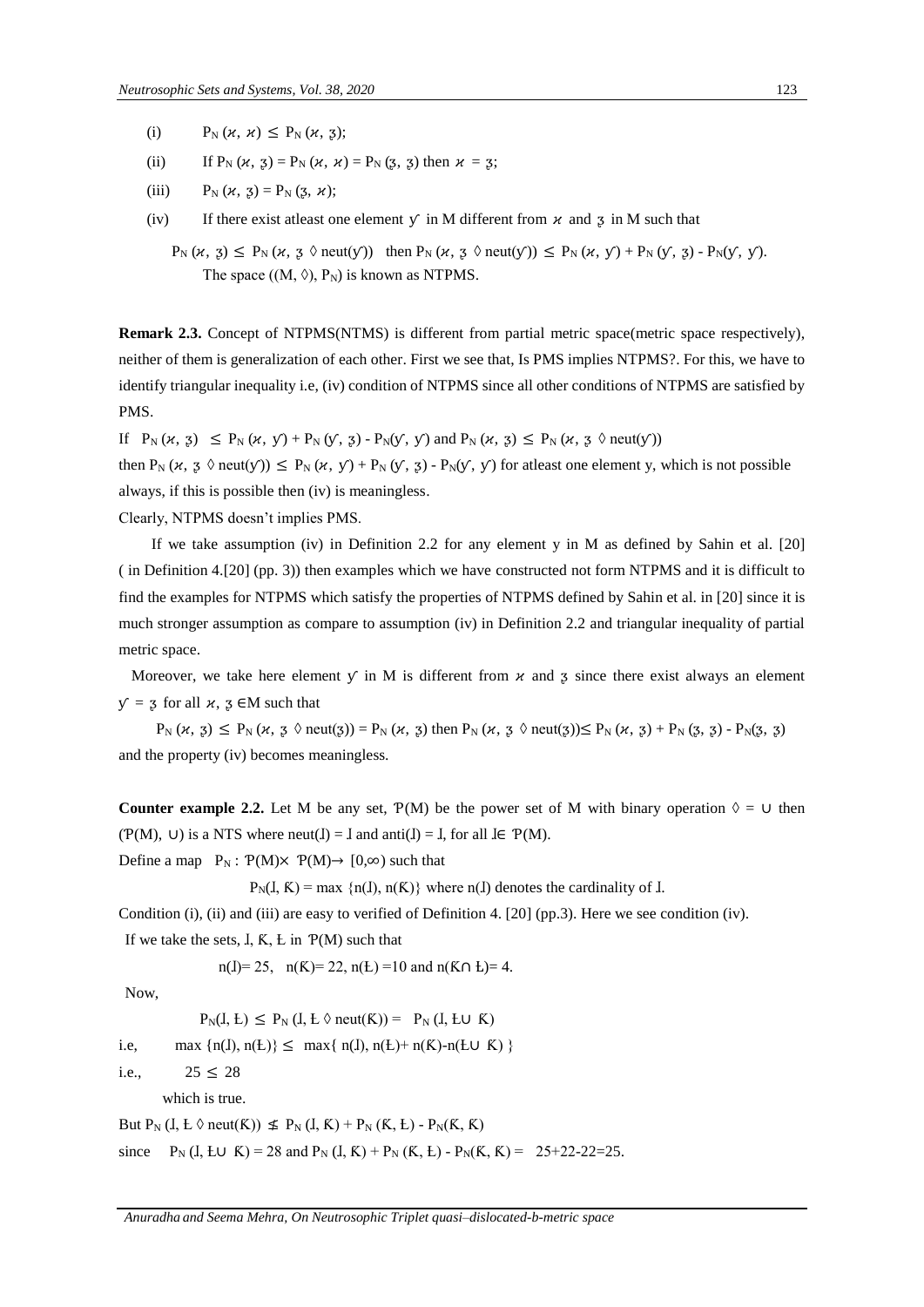Thus the condition (iv) of Definition 4. in [20] doesn't satisfied. Hence (Ƥ(M),∪) is not a NTPMS according to Definition 4. [20] but it becomes a NTPMS according to Definition 2.2 as defined above. Since for any elements  $x = I \neq \emptyset$ ,  $y = K \neq \emptyset$ , there exist  $z = \emptyset$  such that

$$
P_N (I, K) \le P_N (I, K \lozenge \text{neut}(\emptyset)) = P_N (I, K)
$$

then  $P_N (I, K \ \lozenge \text{neut}(\emptyset)) \leq P_N (I, \emptyset) + P_N (\emptyset, K) - P_N(\emptyset, \emptyset)$ 

and for  $x = \mathbb{I} \neq \emptyset$ ,  $y = \mathbb{K} = \emptyset$ , there exist  $\mathfrak{z} = \mathbb{L}$  in  $P(M)$  different from  $\emptyset$ , I such that

$$
P_N (I, K) \le P_N (I, K \lozenge \text{neut}(L)) = P_N (I, K \cup L) = P_N (I, L)
$$

then 
$$
P_N (I, K \lozenge \text{neut}(L)) \le P_N (I, L) + P_N (L, K) - P_N (L, L)
$$
.

**Example 2.3.** Let  $M = \{0,4,8,9\}$  be a NTG together binary operation  $\Diamond$  = multiplication modulo 12 in (Z<sub>12</sub>, ×). Neutrosophic triplet are:

 $(0,0,0)$ ,  $(4,4,4)$ ,  $(8,4,8)$ ,  $(9,9,9)$  where  $(\varkappa, \varkappa, \varkappa, \varkappa)$  denote here,  $\varkappa \in M$  be any element,  $\varkappa = \text{neut}(\varkappa)$  and  $\mathfrak{z} = \text{anti}(\varkappa).$ 

Now, we define a map  $P_N$ : M $\times$  M $\rightarrow$  [0, $\infty$ ) such that

$$
P_N(\varkappa, y) = \max\{\varkappa, y\}
$$
 for all  $\varkappa, y \in M$ 

Clearly, conditions (i), (ii) and (iii) are satisfied. Now, we identify condition (iv) for all  $\mu$ ,  $\gamma$ ,  $\bar{\chi} \in M$ ;

For  $x = 4$ ,  $y = 0 \exists 3 = 8$  such that

 $4= P_N(x, y) \le P_N(x, y \text{ \& } \text{neut}(3)) = P_N(x, 0) = 4$  then

 $4=P_N(x, y \text{ } \Diamond \text{neut}(3)) \leq P_N(x, 3) + P_N(3, y) - P_N(3, 3) = 8+8-8=8.$ 

For  $x = 8$ ,  $y = 0 \exists \; z = 4$  such that  $8=P_N(x, y) \le P_N(x, y \text{ } \Diamond \text{neut}(3)) = P_N(x, 0) = 8$ then  $8 = P_N (x, y \land \text{neut}(3)) \le P_N (x, 3) + P_N (3, y) - P_N (3, 3) = 8 + 4 - 4 = 8.$ 

Similarly, for  $x = 9$ ,  $y' = 0 \exists \; 3 = 4$ , for  $x = 8$ ,  $y' = 4 \exists \; 3 = 9$ , for  $x = 9$ ,  $y' = 4 \exists \; 3 = 8$ , for  $x = 9$ ,  $y' = 8$  $\exists$   $\exists$   $= 4$ , for  $\varkappa = 0$ ,  $\varkappa = 4$   $\exists$   $\exists$   $= 8$  and for  $\varkappa = 0$ ,  $\varkappa = 8$   $\exists$   $\exists$   $= 4$  such that  $P_N(\varkappa, y) \leq P_N(\varkappa, y \land \text{neut}(\varkappa))$  then  $P_N(\varkappa, y \land \text{neut}(\varkappa)) \leq P_N(\varkappa, \varkappa) + P_N(\varkappa, \varkappa) - P_N(\varkappa, \varkappa)$ .

But for  $x = 0$ ,  $y = 9$ , for  $x = 4$ ,  $y = 8$ , for  $x = 4$ ,  $y = 9$  and for  $x = 8$ ,  $y = 9$  there does not exist a different element z such that  $P_N(x, y) \le P_N(x, y \land \text{neut}(x))$  hold so, we will not see  $P_N (\varkappa, y' \lozenge \text{neut}(3)) \le P_N (\varkappa, 3) + P_N (3, y') - P_N (3, 3).$ Hence  $((M, \Diamond), P_N)$  is a NTPMS.

**Definition 2.3.** Let  $(M, \Diamond)$  be a NTS with  $\chi \Diamond \chi \in M$  for all  $\chi, \chi$  in M. Then a NT-qdb-M is a mapping  $N_{\text{qdb}}$ : M×M→ [0, ∞) such that for all  $\chi, \gamma \in M$ ,

(Nqdb1.) N<sub>qdb</sub>  $(x, y) = N_{qdb} (y, x) = 0$  implies  $x = y$ 

(Nqdb2.) If there exist at least one element  $\bar{z}$  in M/{ $\bar{x}$ ,  $\bar{y}$ } such that

 $N_{\text{qdb}}(\varkappa, y) \leq N_{\text{qdb}}(\varkappa, y \lozenge \text{neut}(\varkappa))$  then  $N_{\text{qdb}}(\varkappa, y \lozenge \text{neut}(\varkappa)) \leq s[N_{\text{qdb}}(\varkappa, \varkappa) + N_{\text{qdb}}(\varkappa, y)]$ where  $s \geq 1$  be a real number.

The space  $((M, \Diamond), N_{qdb})$  is known as NT-qdb-MS.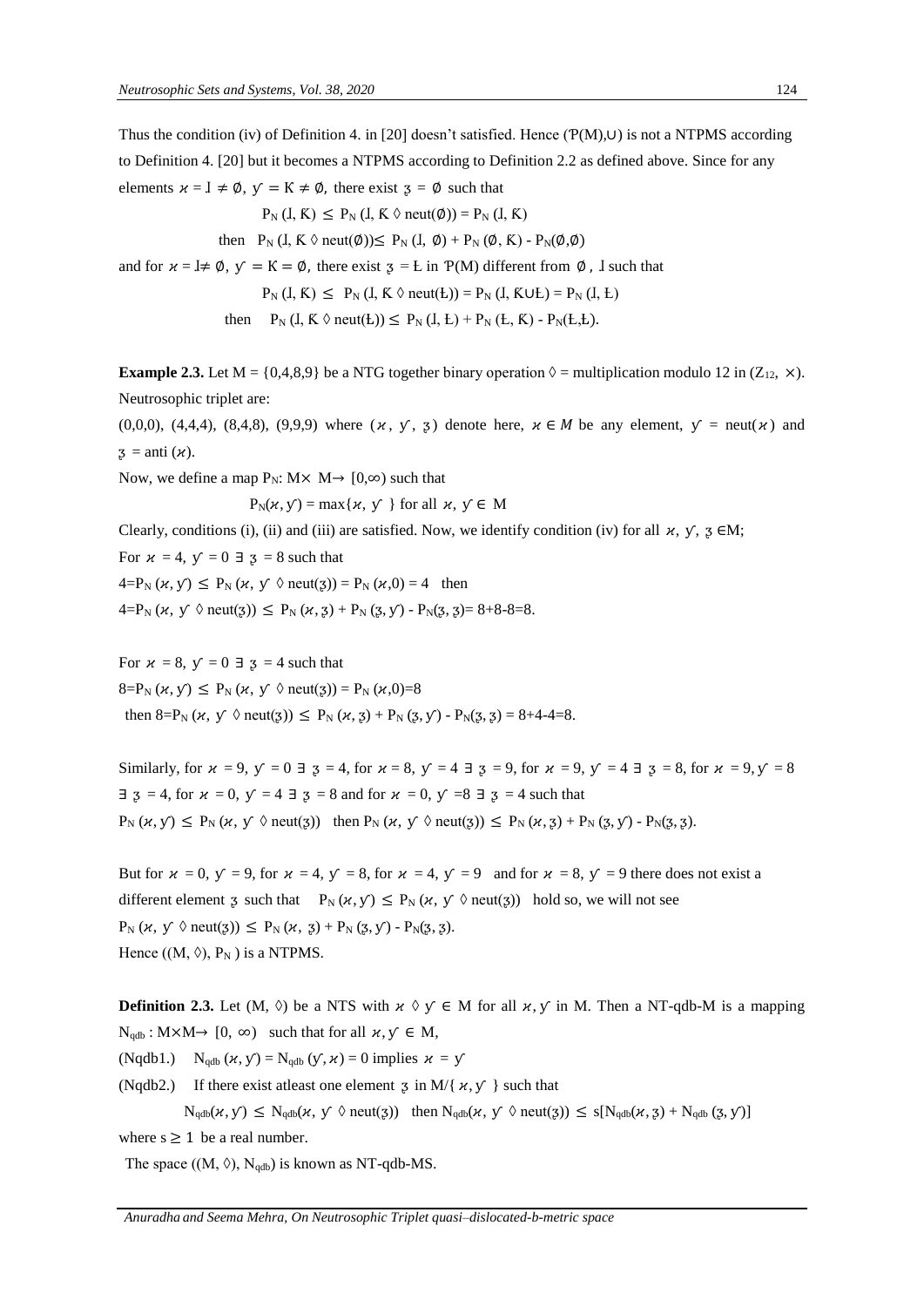**Remark 2.4.** Concept of NT-qdb-MS is different from dislocated-quasi-b-metric space. Here,

 $N_{\text{qdb}} (\chi, y) \neq N_{\text{qdb}} (y, \chi)$  and  $N_{\text{qdb}} (\chi, \chi) = 0$  may not be possible. For s=1, the space NT-qdb-MS  $((M, \Diamond), N_{qdb})$  becomes neutrosophic triplet quasi dislocated metric space.

**Example 2.4.** Let M= {0,2,3,4} be a NTG together binary operation  $\Diamond = \otimes_6$  in (Z<sub>6</sub>,  $\times$ ). Neutrosophic triplet are:

 $(0,0,0)$ ,  $(2,4,2)$ ,  $(3,3,3)$   $(4,4,4)$  where  $(\varkappa, \mathcal{Y}, 3)$  denote here,  $\varkappa \in M$  be any element,  $\mathcal{Y} = \text{neut}(\varkappa)$  and  $\mathfrak{z} = \text{anti}(\varkappa).$ 

Now, we define a map  $N_{qdb}$ : M×M→ [0, $\infty$ ) such that

| $N_{qdb}(0,0) = 0,$  | $N_{qdb}(0,2) = 4,$  | $N_{qdb}(0,3) = 9,$  | $N_{qdb}(0,4) = 16,$ |
|----------------------|----------------------|----------------------|----------------------|
| $N_{qdb}(2, 2) = 4,$ | $N_{qdb}(3,3) = 9,$  | $N_{qdb}(4,4) = 16,$ | $N_{qdb}(2,0) = 8,$  |
| $N_{qdb}(3,0) = 18,$ | $N_{qdb}(4,0) = 32,$ | $N_{qdb}(2,3) = 5,$  | $N_{qdb}(3,2) = 10,$ |
| $N_{qdb}(2,4) = 8,$  | $N_{qdb}(4,2) = 20,$ | $N_{qdb}(3,4) = 10,$ | $N_{qdb}(4,3) = 17$  |

Next, we identify the conditions (Nqdb1.) and (Nqdb2.) of NT-qdb-MS.

(Nqdb1.) N<sub>qdb</sub>  $(x, y) = N_{qdb} (y, x) = 0$  for only  $x = y = 0$  implies  $x = y$ . (Nqdb2.) Take  $s = \frac{3}{2}$ .

For  $x = 2$ ,  $y = 0 \exists \exists s = 3$  in M such that  $N_{qdb}$  (2,0)  $\leq N_{qdb}$  (2,0)  $\otimes$ <sub>6</sub> neut(3))=  $N_{qdb}$  (2,0) =8 then  $8=$  N<sub>qdb</sub> (2, 0  $\otimes$ <sub>6</sub> neut(3))  $\leq s[N_{qdb} (2,3) + N_{qdb} (3,0)] = s[5+18]=23s.$ 

For  $x = 3$ ,  $y = 0 \exists s = 2$  in M such that  $N_{qdb}$  (3,0)  $\leq N_{qdb}$  (3,0  $\otimes$ <sub>6</sub> neut(2))=  $N_{qdb}$  (3,0) =18 then  $18 = N_{qdb} (3, 0 \otimes_6 \text{neut}(2)) \le s[N_{qdb} (3,2) + N_{qdb} (2,0)] = s[10+8]=18s.$ 

For  $x = 4$ ,  $y = 0 \exists \exists s = 2$  in M such that  $N_{qdb}$  (4,0)  $\leq N_{qdb}$  (4, 0  $\otimes_{6}$  neut(2))=  $N_{qdb}$  (4,0) =32 then  $32 = N_{qdb} (4, 0 \otimes_6 \text{neut}(2)) \le s[N_{qdb} (4,2) + N_{qdb} (2,0)] = s[20+8] = 28s.$ 

For  $x = 2$ ,  $y = 3 \exists \exists s = 0$  in M such that  $5=N_{\text{adb}}(2,3) \leq N_{\text{adb}}(2,3) \otimes_{6} \text{neut}(0) = N_{\text{adb}}(2,0) = 8$  then  $8= N_{qdb} (2, 3 \otimes_6 \text{neut}(0)) \leq s[N_{qdb} (2,0) + N_{qdb} (0,3)] = s[8+9]=17s.$ 

For  $x = 2$ ,  $y = 4 \exists \, z = 0$  in M such that  $8=N_{qdb}$  (2,4)  $\leq N_{qdb}$  (2,4  $\otimes$ <sub>6</sub> neut(0))= N<sub>qdb</sub> (2,0) =8 then  $8= N_{qdb} (2, 4 \otimes_6 \text{neut}(0)) \leq s[N_{qdb} (2,0) + N_{qdb} (0,4)] = s[8+16]=24s.$ 

For  $x = 3$ ,  $y = 4 \exists 3 = 0$  in M such that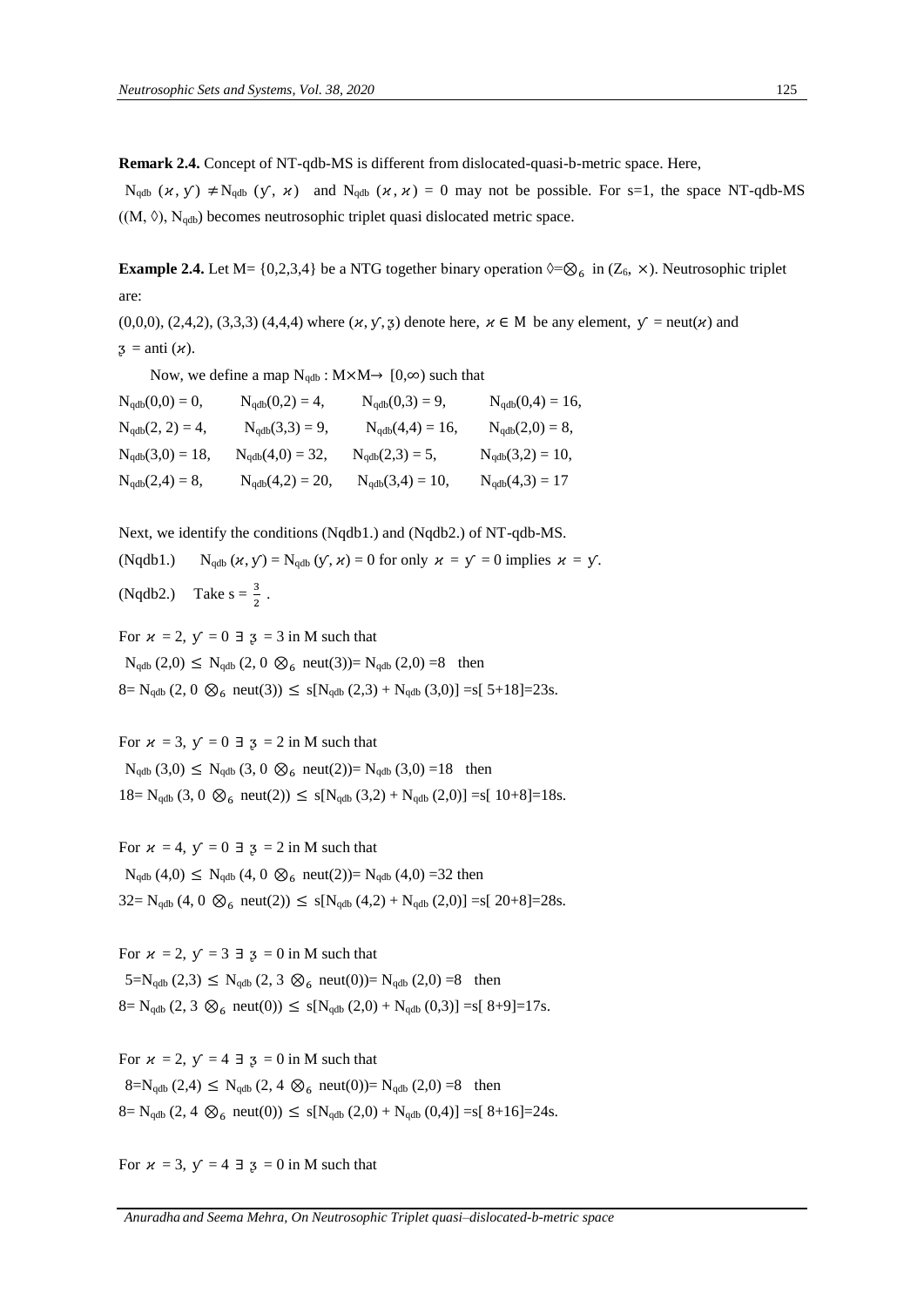$10=N_{qdb}$  (3,4)  $\leq N_{qdb}$  (3,4  $\otimes_{6}$  neut(0))= N<sub>qdb</sub> (3,0) =18 then  $18 = N_{qdb} (3, 4 \otimes_6 \text{neut}(0)) \leq s[N_{qdb} (3,0) + N_{qdb} (0,4)] = s[ 18+16]=34s.$ 

Similarly, for  $\alpha = 0$ ,  $\gamma = 2 \exists$   $\beta = 4$ , for  $\alpha = 0$ ,  $\gamma = 4 \exists$   $\beta = 2$ , for  $\alpha = 3$ ,  $\gamma = 2 \exists$   $\beta = 0$ , for  $\alpha = 4$ ,  $\gamma = 1$  $2 \exists \exists s = 0$  and for  $\kappa = 4$ ,  $\gamma = 3 \exists s = 0$  such that

 $N_{\text{qdb}}(\alpha, y) \leq N_{\text{qdb}}(\alpha, y \lozenge \text{neut}(3))$  then  $N_{\text{qdb}}(\alpha, y \lozenge \text{neut}(3)) \leq s[N_{\text{qdb}}(\alpha, 3) + N_{\text{qdb}}(3, y)]$ .

See for  $\alpha = 0$ ,  $y = 3$ , N<sub>qdb</sub> (0,3)  $\leq N_{qdb}$  (0, 3 \capp<sub>6</sub> neut(3)) for any element  $\beta \in M\{ \alpha, y' \}$ so, we will not see  $N_{qdb}$   $(\varkappa, y \ \lozenge \text{neut}(3)) \le s[N_{qdb} (\varkappa, 3) + N_{qdb} (3, y)].$ Hence  $((M, \Diamond), N_{qdb})$  is a NT-qdb-MS.

**Example 2.5.** Let M be any infinite set,  $P(M)$  be the power set of M with binary operation  $\Diamond = \cup$  then  $(\mathcal{P}(M), \cup)$  is a NTS where neut( $I$ ) =  $I$  and anti $(I)$  =  $I$ , for all  $I \in \mathcal{P}(M)$ . Define a map  $N_{qdb}$ :  $P(M) \times P(M) \rightarrow [0,\infty)$  such that

 $N_{qdb}(I, K) = |n(I)-n(K)|^2 + |n(I)|^2$  where n(I) denotes the cardinality of I.

(Nqdb1.)  $N_{\text{qdb}} (I, K) = N_{\text{qdb}} (K, I) = 0$ implies that  $| n(I)-n(K) |^2 + | n(I) |^2 = | n(I)-n(K) |^2 + | n(K) |^2 = 0$ i.e,  $|\text{n(I)}|^2 = |\text{n(K)}|^2 = 0$ or  $n(I) = n(K) = 0$  implies  $I = K = \emptyset$ .

(Nqdb2.) For any sets  $I \neq \emptyset$ ,  $K \neq \emptyset$  in  $P(M)$  there exist set  $\emptyset$  in  $P(M)$  such that

$$
N_{qdb}(I, K) = N_{qdb}(I, K \Diamond new(\emptyset)) = N_{qdb}(I, K)
$$

then  $| n(I)-n(K) |^2 + | n(I) |^2 = N_{\text{qdb}} (I, K \lozenge \text{neut}(\emptyset)) \le s[N_{\text{qdb}} (I, \emptyset) + N_{\text{qdb}}(\emptyset, K)]$ 

= s[ | n(I)-n(
$$
\emptyset
$$
) |<sup>2</sup> + | n(I) |<sup>2</sup> + | n( $\emptyset$ )-n(K) |<sup>2</sup> + | n( $\emptyset$ ) |<sup>2</sup>]  
= s [ 2| n(I) |<sup>2</sup> + | n(K) |<sup>2</sup>]

and for  $x = \mathbf{I} \neq \emptyset$ ,  $y = \mathbf{K} = \emptyset$ , we have

 $2| n(I) |^2 = N_{qdb} (I, \emptyset) \le N_{qdb} (I, \emptyset \cup L) = N_{qdb} (I, L)$ 

 $=$ | n(**I**)-n(**L**) |<sup>2</sup> + | n(**I**) |<sup>2</sup> for any **L**  $\in$  P(**M**)\{ **I**, **K** } with n(**L**) $\geq$ 2n(**I**)

implies

$$
N_{qdb} (I, E) = N_{qdb} (I, \emptyset \cup E) \leq N_{qdb} (I, E) + N_{qdb} (E, \emptyset)
$$

Also,  $|n(I)|^2 = N_{qdb}(\emptyset, I) \le N_{qdb}(\emptyset, I \cup L) = |n(I \cup L)|^2$  for any  $L \in P(M) \setminus \{I, \emptyset\}$  with  $n(L) \ge n(I)$ . implies  $| n(I \cup L) |^2 = N_{qdb} (\emptyset, I \cup L)$ 

> $\leq$  s[N<sub>qdb</sub> ( $\emptyset$ , Ł)+ N<sub>qdb</sub> (Ł, J)]  $=$  s[ | n(**L**) |<sup>2</sup> + | n(**L**)-n(**J**) |<sup>2</sup> + | n(**L**) |<sup>2</sup>] for s = 2.

Hence, (Ƥ(M),∪) is a NT-qdb-MS.

**Remark 2.5.** If M is finite set then it is also NT-qdb-MS.

Since for  $I = M$  itself,  $| n(M) |^2 = N_{qdb}(\phi, M) \le N_{qdb}(\phi, M \cup L) = | n(M \cup L) |^2$ for any  $E \in P(M) \setminus \{M, \emptyset\}$  with  $n(E) = n(M)-1$ .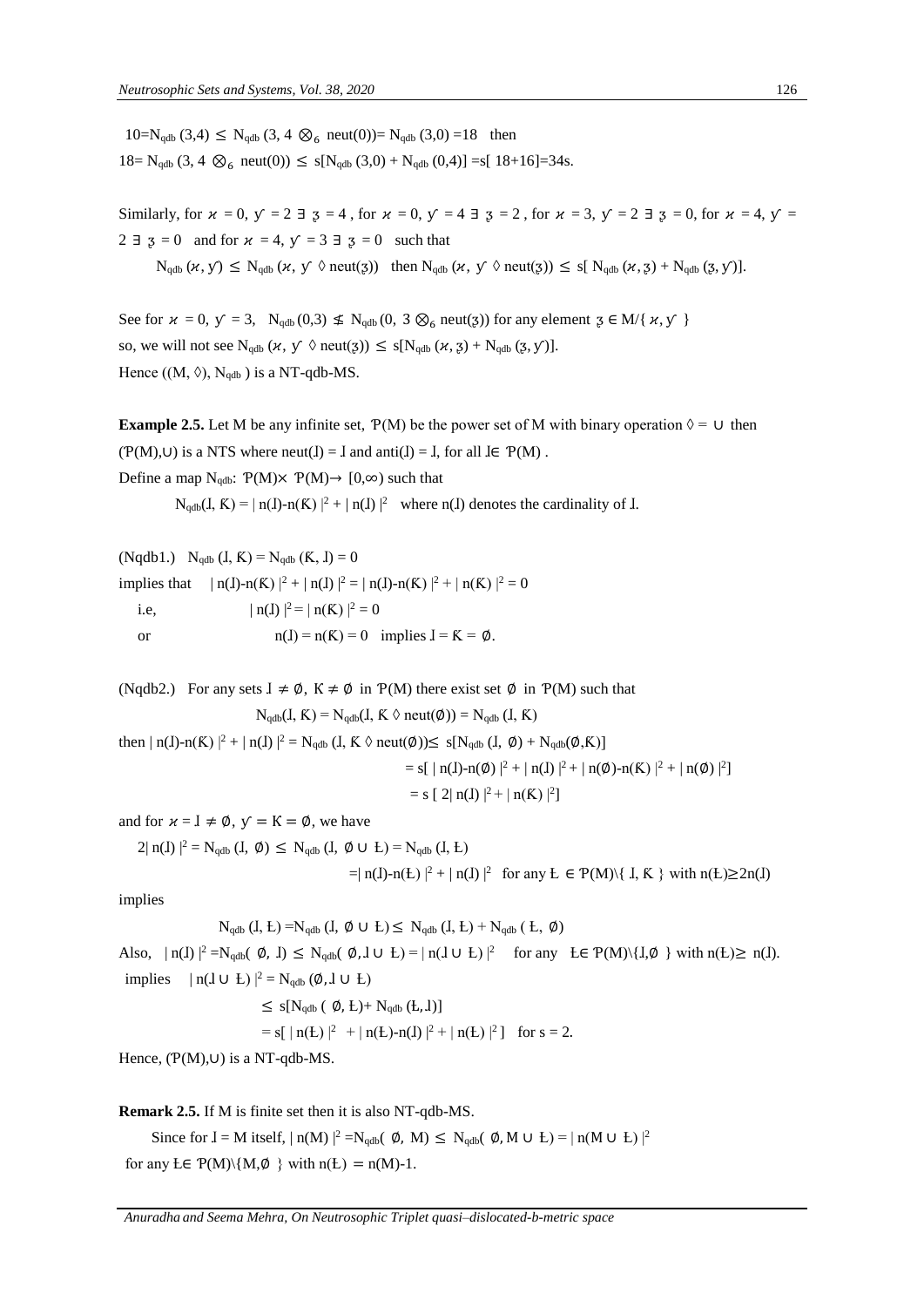implies  $| n(M \cup E) |^2 = N_{qdb} ( \emptyset, M \cup E)$  $\leq$  s[N<sub>qdb</sub> ( $\emptyset$ , Ł)+ N<sub>qdb</sub> (Ł, M)]  $=$  s[ | n(**L**) |<sup>2</sup> + | n(**L**)-n(**M**) |<sup>2</sup> + | n(**L**) |<sup>2</sup> | for s = 2.

Let  $((M, \Diamond), N_{\text{adh}})$  be NT-qdb-MS and  $G = (V, E)$  is a reflexive digraph where the vertex set  $V(G) = M$  and the set  $E(G)$  of its edges contains no parallel edges. By  $G<sup>-1</sup>$  means that the graph obtained from *G* by reversing the direction of edges. By disregarding the direction of edges of G, we acquire  $\tilde{G}$ , the undirected graph from G. So,  $E(\tilde{G}) = E(G) \cup E(G^{-1})$ . Literally, it will be better appropriate for us to approach  $\tilde{G}$  as a digraph for which the set of its edges is symmetric.

#### **Definition 2.4.** Let  $((M, \Diamond), N_{qdb})$  be NT-qdb-MS with graph G then

(1.) A sequence  $\{\varkappa_n\}$  in  $((M, \Diamond), N_{qdb})$  is said to be **0-Convergent** to  $\varkappa \in M$  if for each  $\varepsilon > 0$ , there exist a positive integer  $n_0 > 0$  such that  $N_{qdb}(\kappa_n, \kappa) < \varepsilon$  and  $N_{qdb}(\kappa, \kappa_n) < \varepsilon$  for all  $n \ge n_0$ . (2.) The sequence  $\{\varkappa_n\}$  in  $((M, \Diamond), N_{\text{qdb}})$  is said to be **0-Cauchy** if for each  $\varepsilon > 0$ , there exist a positive integer  $n_0 > 0$  such that  $N_{qdb}(\kappa_n, \kappa_m) < \varepsilon$  and  $N_{qdb}(\kappa_m, \kappa_n) < \varepsilon$  for all  $n, m \ge n_0$ . (3.)  $((M, \Diamond), N_{\text{adb}})$  is said to be **complete** if every **0-Cauchy sequence**  $\{\varkappa_n\}$  in M converges to a point  $\varphi$  in M. (4.) Mapping f : M  $\rightarrow$  M is said to be **continuous** at  $\kappa \in M$ , if for each  $\varepsilon > 0$ , there exist a  $\delta > 0$  such that whenever  $N_{\text{adb}}(\varkappa, 3) < \delta$  and  $N_{\text{adb}}(3, \varkappa) < \delta$  implies  $N_{\text{adb}}(f, 3) < \varepsilon$  and  $N_{\text{adb}}(f, 3, f\kappa) < \varepsilon$  for all  $3 \in M$ .

Sequentially continuous if whenever  $\chi_n \to \chi$  then  $f\chi_n \to f\chi$  as  $n \to \infty$ 

i.e, if  $\lim_{n \to \infty} N_{qdb}(\mathcal{H}_n, \mathcal{H}) = 0$  and  $\lim_{n \to \infty} N_{qdb}(\mathcal{H}, \mathcal{H}_n) = 0$ then  $\lim_{n \to \infty} N_{qdb}(f\mathcal{H}_n, f\mathcal{H}) = 0$  and  $\lim_{n \to \infty} N_{qdb}(f\mathcal{H}, f\mathcal{H}_n) = 0$ 

(5.) A mapping  $f: M \to M$  is called **G-continuous** if given  $\kappa \in M$  and a sequence  $(\kappa_n)_{n \in N}, \kappa_n \to \kappa$  $as n \to \infty$  and  $(\kappa_n, \kappa_{n+1}) \in E(G)$  for n∈N imply  $f\kappa_n \to f\kappa$  as  $n \to \infty$ .

**Remark 2.6.** Here, a convergent sequence in NT-qdb-MS may not be Cauchy sequence and need not necessary limit of the sequence is unique. Also, a constant sequence need not be convergent. For instance, we can see in Example 2.4, the sequence  $\{2,2,2,2,\ldots\}$  is not a convergent sequence. In fact, it is not a Cauchy sequence.

## **3. Main results**

In this component, we shall obtain some fixed point results in context of complete NT-qdb-MS by proving Lemma 3.1, Lemma 3.2. and present an example in the support of obtained results.

**Lemma 3.1:** Let  $\{x_n\}$  be a 0-convergent sequence converges to z in  $((M, \Diamond), N_{\text{adb}})$  be NT-qdb-MS and  $N_{\text{adb}}(\chi_{n}, \chi_{m}) \leq N_{\text{adb}}(\chi_{n}, \chi_{m} \circ \text{neut}(\chi))$  for all n, m then  $\{\chi_{n}\}\$ is a 0- Cauchy sequence in NT-qdb-MS.

**Proof.** Since  $\{x_n\}$  be a 0-convergent sequence and it converges to z in M. Therefore, for given  $\varepsilon > 0$  there exist a positive integer  $k > 0$  such that

 $N_{\text{qdb}}(\mathcal{X}_n, \mathbf{z}) < \varepsilon/2s$  and  $N_{\text{qdb}}(\mathbf{z}, \mathcal{X}_n) < \varepsilon/2s$  for all  $n \geq k$ 

By given assumption and triangle inequality (NTqdb2.), for all n,  $m > k$ , we have

 $N_{qdb}(\mathcal{H}_n, \mathcal{H}_m) \leq N_{qdb}(\mathcal{H}_n, \mathcal{H}_m \land \text{neut}(z)) \leq s [N_{qdb}(\mathcal{H}_n, \zeta) + N_{qdb}(\zeta, \mathcal{H}_m)] < s[\epsilon/2s + \epsilon/2s] = \epsilon$ 

i.e,  $N_{qdb}(\mathcal{H}_n, \mathcal{H}_m) < \varepsilon$ 

Similarly,  $N_{qdb}(\kappa_m, \kappa_n) < \varepsilon$ 

Thus,  $\{\varkappa_n\}$  is a 0-Cauchy sequence in NT-qdb-MS.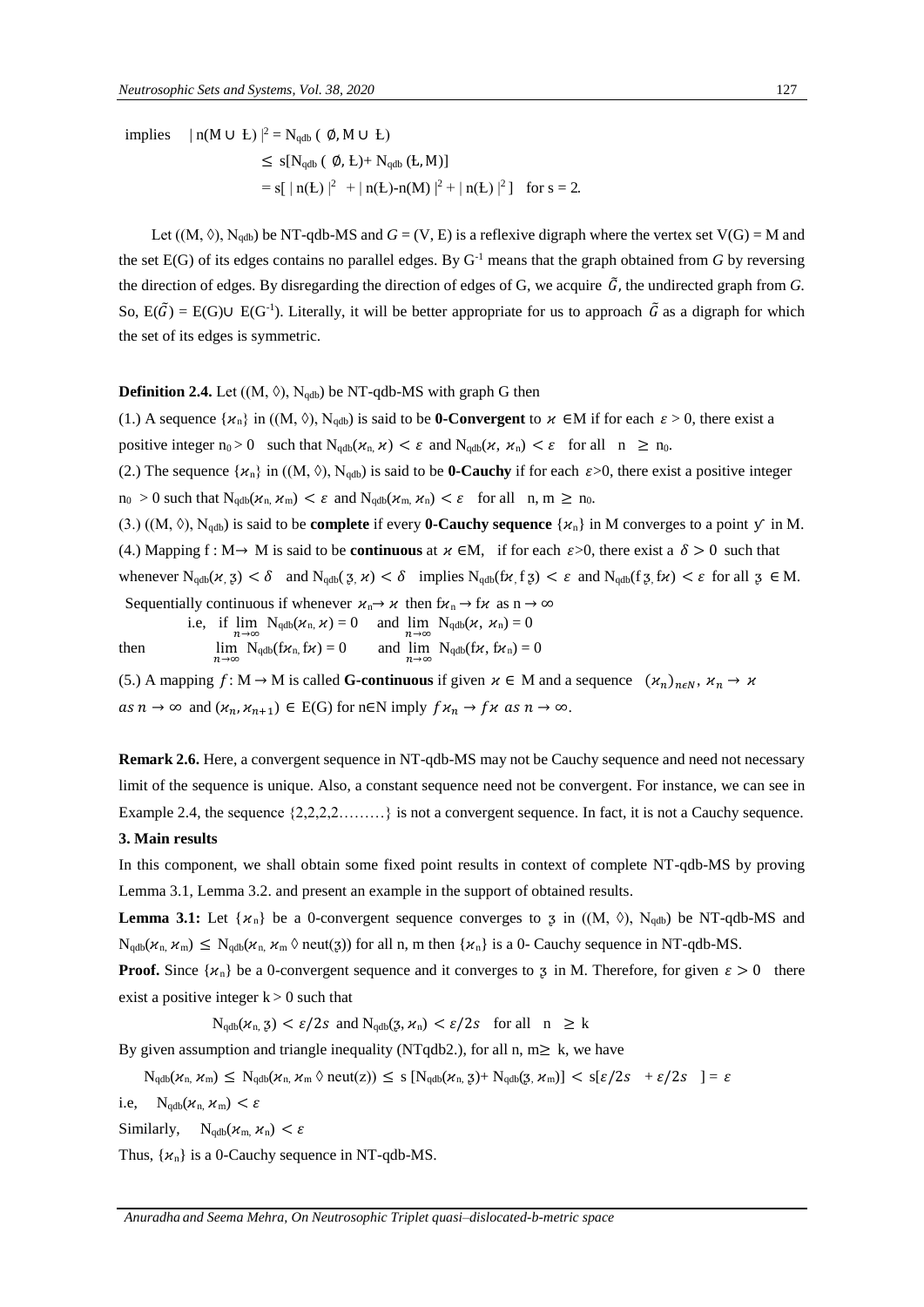**Lemma 3.2.** Let { $x_n$ } be a 0-convergent sequence in NT-qdb-MS say ((M,  $\Diamond$ ), N<sub>qdb</sub>), let it converges to  $x$  and  $\mathbf y$  in M. Assume that  $\mathbf N_{\text{qdb}}(\mathbf x, \mathbf y) \leq \mathbf N_{\text{qdb}}(\mathbf x, \mathbf y \mathbf \lozenge \text{neut}(\mathbf z_k))$  and  $\mathbf N_{\text{qdb}}(\mathbf y, \mathbf z) \leq \mathbf N_{\text{qdb}}(\mathbf y, \mathbf z \mathbf \lozenge \text{neut}(\mathbf z_k))$  for any k∈N then limit of the sequence { $\mathcal{H}_{n}$ } is unique.

**Proof:** By the assumption,

 $N_{\text{qdb}}(\varkappa, y) \leq N_{\text{qdb}}(\varkappa, y \land \text{neut}(\varkappa_{\text{m}}))$ 

and by (NTqdb2)

 $N_{\text{qdb}}(\varkappa, y \ \lozenge \text{neut}(\varkappa_{\text{m}})) \le s \ [N_{\text{qdb}}(\varkappa, \varkappa_{\text{m}}) + N_{\text{qdb}}(\varkappa_{\text{m}}, y)]$ 

Since  $\{\varkappa_n\}$  is a 0-convergent sequence and converges to  $\varkappa$  and  $\gamma$ , so right hand side of above equation tends to zero as  $m \rightarrow \infty$  that is, we have

$$
N_{qdb}(\varkappa, y) = 0.
$$

Similarly, we can show that

$$
\mathrm{N}_{\mathrm{qdb}}(\mathsf{y} ,\, \varkappa) = 0
$$

Hence, by (NTqdb1),  $x = y$  which completes the proof.

**Theorem 3.1.** Let  $((M, \Diamond), N_{qdb})$  be a complete NT-qdb-MS with graph G and coefficient s is 1. Let T: M  $\rightarrow$ M be a G-continuous mapping satisfying

$$
N_{qdb}(T\kappa, Ty) \le \varphi \ (N_{qdb}(\kappa, y)) \ \text{ for all } \kappa, \ y \in E(\tilde{G}) \tag{1}
$$

where  $\varphi$  is a comparison function, with the following properties:

(a) for a set  $O(\varkappa) = {\varkappa, T^2\varkappa, T^3\varkappa...}$ , assume that  $(T^n\varkappa, T^m\varkappa) \in E(\tilde{G})$  for all n, m and

 $N_{qdb}(T^n\chi, T^m\chi) \le N_{qdb}(T^n\chi, T^m\chi \text{ }\lozenge \text{ neut}(v))$  for any  $v \in M$  and for all n, m.

(b) If sequence  $\{\varkappa_n\}$  be converges to  $\varkappa$  and  $\gamma$  in M then  $N_{\text{adh}}(\varkappa, \gamma) \leq N_{\text{adh}}(\varkappa, \gamma \lozenge \text{neut}(\varkappa_k))$  and

 $N_{\text{adb}}(y, \varkappa) \leq N_{\text{adb}}(y, \varkappa \lozenge \text{neut}(\varkappa_k))$  for any  $k \in N$ .

In addition, if  $\chi$  and  $\chi^*$  are two fixed points with  $(\chi, \chi^*) \in E(\tilde{G})$  then T has a unique fixed point.

**Proof.** Take  $x_0 \in M$  be any arbitrary point but it's fixed. Define a iterative sequence in M as follows:

 $x_n = T x_{n-1}$  where  $n = 1, 2, 3, 4, \dots$ 

i.e,  $x_1 = Tx_0$ ,  $x_2 = Tx_1$ ,  $x_3 = Tx_2$  …..

If we assume that  $x_{n+1} = x_n$  for some  $n \in \mathbb{Z}^+$ , then it follows that  $x_n = x_{n+1} = Tx_n$ . So,  $x_n$  is fixed point and proof is finished. Therefore, we assume that

$$
\varkappa_n \neq \varkappa_{n+1}
$$
 for each  $n \in \mathbb{Z}^+$ .

We claim that  $\{x_n\}$  is a 0-Cauchy sequence in M. Now, for  $x = x_n$ ,  $y = x_{n+1}$  with assumption (a), contractive condition (1) becomes,

$$
N_{qdb}(\varkappa_n, \ \varkappa_{n+1}) = N_{qdb}(T\varkappa_{n-1} \ , \ T\varkappa_n) \leq \ \varphi \ \ (N_{qdb}(\varkappa_{n-1} \ , \ \varkappa_n))
$$

and  $N_{qdb}(\mathcal{H}_{n-1}, \mathcal{H}_n) = N_{qdb}(T\mathcal{H}_{n-2}, T\mathcal{H}_{n-1}) \leq \varphi (N_{qdb}(\mathcal{H}_{n-2}, \mathcal{H}_{n-1}))$ 

By assumption of  $\varphi$ ,

 $\varphi \, \left( \mathrm{N}_{\text{qdb}}(\varkappa_{\text{n-1}}, \, \varkappa_{\text{n}}) \right) \, \leq \, \varphi^{\, 2} \, \left( \mathrm{N}_{\text{qdb}}(\varkappa_{\text{n-2}} \, , \, \varkappa_{\text{n-1}}) \right)$ 

Computing repeatedly in this way, we obtain

 $N_{\text{qdb}}(\mathcal{H}_n, \mathcal{H}_{n+1}) \leq \varphi \left(N_{\text{qdb}}(\mathcal{H}_{n-1}, \mathcal{H}_n)\right)$ 

$$
\leq \varphi^2 \left( N_{qdb}(\boldsymbol{\varkappa}_{n\text{-}2} , \boldsymbol{\varkappa}_{n\text{-}1}) \right) \\ \leq \varphi^3 \left( N_{qdb}(\boldsymbol{\varkappa}_{n\text{-}3} , \boldsymbol{\varkappa}_{n\text{-}2}) \right)
$$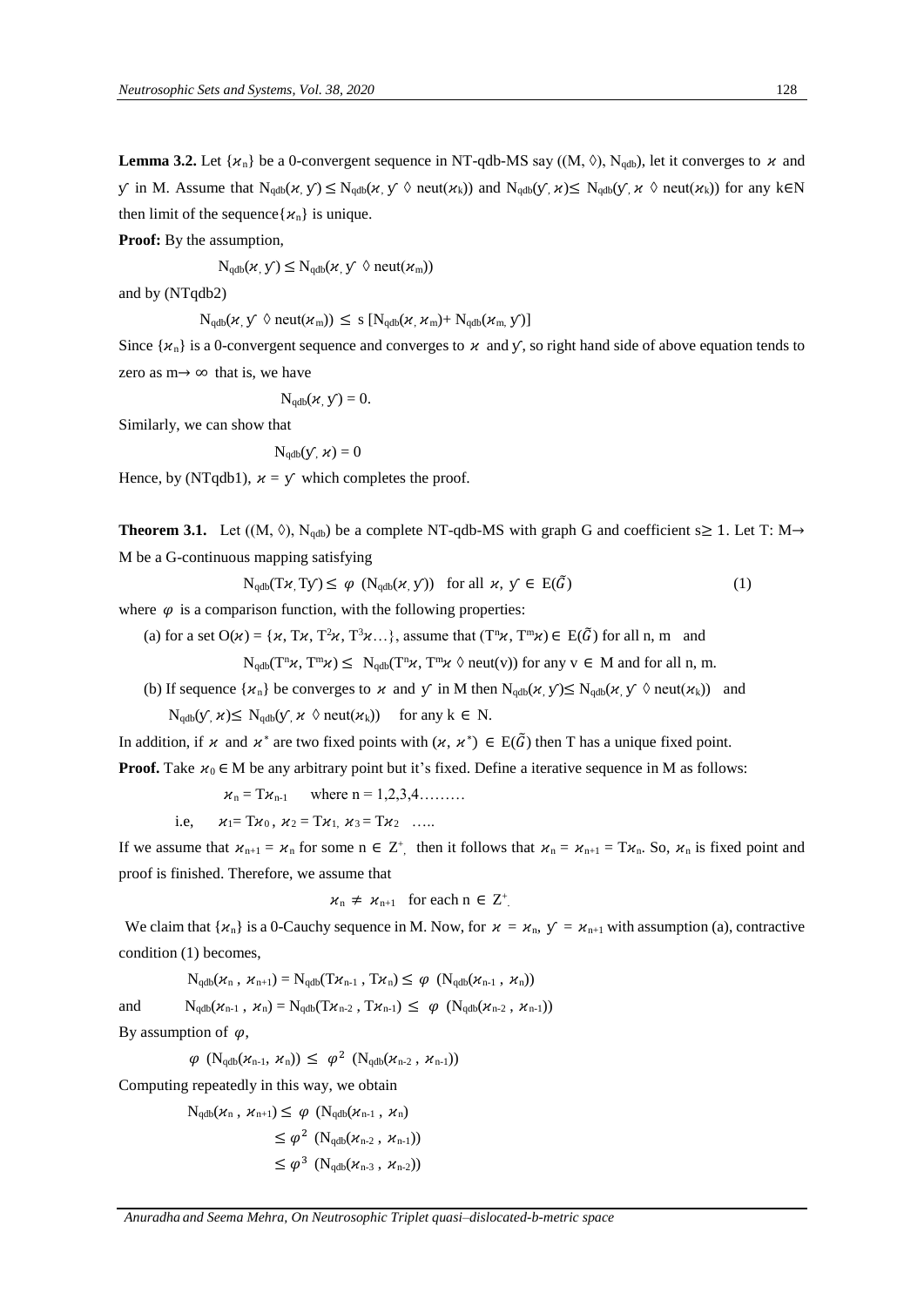$$
\leq \varphi^{n}(N_{qdb}(\varkappa_0, \varkappa_1))
$$
\n(2)

Proceeding in similar way, we can obtain

$$
N_{qdb}(\varkappa_{n+1}, \varkappa_n) \leq \varphi^n(N_{qdb}(\varkappa_1, \varkappa_0)) \tag{3}
$$

If  $N_{qdb}(\chi_0, \chi_1) = 0$  and  $N_{qdb}(\chi_1, \chi_0) = 0$  then  $\chi_0 = T\chi_0$  i.e.,  $\chi_0$  is a fixed point. Therefore, assume that  $N_{\text{qdb}}(\kappa_0, \kappa_1) > 0$  and  $N_{\text{qdb}}(\kappa_1, \kappa_0) > 0$ 

To prove  $\{\varkappa_n\}$  is a 0-Cauchy sequence, consider m  $>$  n and using (a), (Nqdb2.)

$$
N_{qdb}(\varkappa_n, \varkappa_m) \leq s \, N_{qdb}(\varkappa_n, \varkappa_{n+1}) + s^2 \, N_{qdb}(\varkappa_{n+1}, \varkappa_{n+2}) + s^3 \, N_{qdb}(\varkappa_{n+2}, \varkappa_{n+3}) + \dots. \tag{4}
$$

Using (2), (4) becomes

$$
N_{qdb}(\varkappa_n, \varkappa_m) \leq s \varphi^n(N_{qdb}(\varkappa_0, \varkappa_1)) + s^2 \varphi^{n+1}(N_{qdb}(\varkappa_0, \varkappa_1)) + s^3 \varphi^{n+2}(N_{qdb}(\varkappa_0, \varkappa_1)) + \dots
$$

By the definition of function  $\varphi$  and letting n, m  $\rightarrow \infty$ , we have

$$
\lim_{n,m\to\infty} {\rm N}_{\rm qdb}(\varkappa_{\rm n}\,,\ \varkappa_{\rm m}) \ = 0
$$

Similarly, we can show that,

$$
\lim_{n,m\to\infty}\;{\rm N}_{\rm qdb}(\varkappa_{\rm m}\;,\;\varkappa_{\rm n})\;=\,0
$$

which shows that  $\{x_n\}$  is a 0-Cauchy sequence in M. Since M is complete NT- qdb- MS, there exist  $p \in M$  such that  $x_n \to p$  as  $n \to \infty$ . Now, here we will show that p is a fixed point in M.

As  $\mathcal{H}_n \to p$  as  $n \to \infty$  and using G- continuity of T, it follows that  $\lim_{n\to\infty}$  T $\kappa_n = Tp$ 

and we can write above equation as

$$
\lim_{n\to\infty} \quad \varkappa_{\rm n+1} = {\rm T} {\rm p}
$$

Thus, p is a fixed point in M by using assumption (b) and Lemma 3.2.

Now, we want to show that p is a unique fixed point. For this, suppose  $p^*$  be another fixed point.

Consider,  $N_{qdb}(p, p^*) = N_{qdb}(Tp, Tp^*) \le \varphi (N_{qdb}(p, p^*))$  by using (1).

By assumption of  $\varphi$ , above inequality implies that N<sub>qdb</sub>(p,  $p^*$ ) =0, also N<sub>qdb</sub>( $p^*$ , p) =0 by following same process as we have done above. Hence by (NTqdb1.)  $p = p^*$ .

**Corollary 3.1:** Let  $((M, \Diamond), N_{qdb})$  be a complete Neutrosophic quasi-dislocated-b-metric space with coefficient s $\geq$  1. Let T: M $\rightarrow$  M be a G-continuous mapping satisfying

 $N_{\text{qdb}}(T\chi, T\chi) \leq \alpha N_{\text{qdb}}(\chi, \chi)$  for all  $\chi, \chi \in E(\tilde{G})$ 

where  $\alpha \in (0,1)$ ; with the following properties:

(a) for a set  $O(\varkappa) = {\varkappa, T\varkappa, T^2\varkappa, T^3\varkappa ...}$ , assume that  $(T^n\varkappa, T^m\varkappa) \in E(\tilde{G})$  for all n, m and

 $N_{qdb}(T^n\chi, T^m\chi) \leq N_{qdb}(T^n\chi, T^m\chi \text{ }\otimes \text{neut}(v))$  for any  $v \in M$  and for all n, m.

(b) If above sequence  $\{x_n\}$  be converges to  $x$  and  $y$  in M and suppose

 $N_{qdb}(\varkappa, y) \leq N_{qdb}(\varkappa, y \text{ } \Diamond \text{neut}(\varkappa_k))$  and  $N_{qdb}(y, \varkappa) \leq N_{qdb}(y, \varkappa \text{ } \Diamond \text{neut}(\varkappa_k))$  for any  $k \in N$ . In addition, if  $\chi$  and  $\chi^*$  are two fixed points with  $(\chi, \chi^*) \in E(\tilde{G})$  then T has a unique fixed point.

**Theorem 3.2:** Let  $((M, \Diamond), N_{qdb})$  be a complete NT-qdb-MS with graph G (need not be reflexive) and coefficient s $\geq 1$ . Let T: M $\rightarrow$  M be a G-continuous mapping satisfying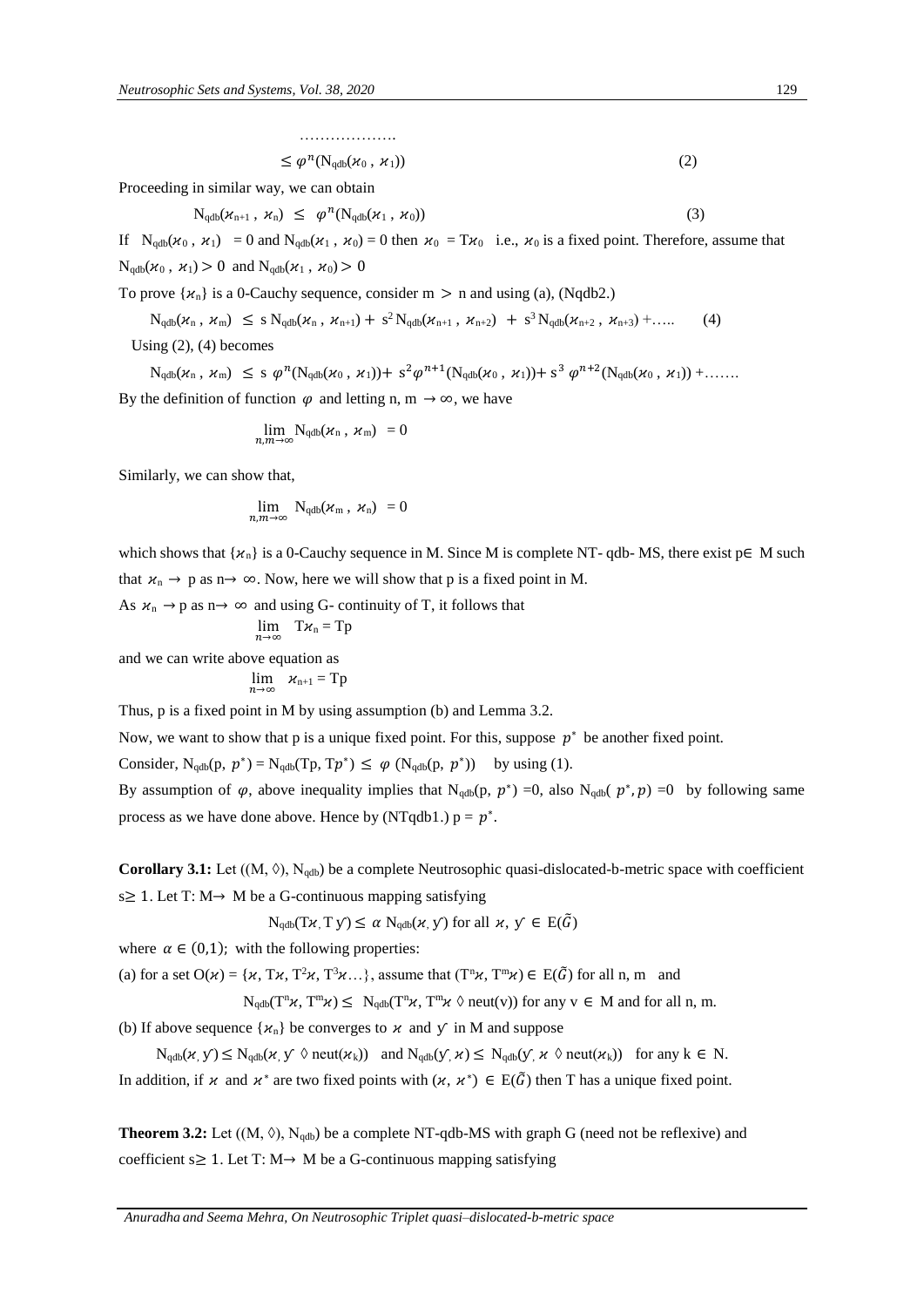$$
N_{qdb}(T\varkappa, Ty) \le \mu[N_{qdb}(\varkappa, Tx)) + N_{qdb}(y, Ty)] \quad \text{for all } \varkappa, y \in E(\tilde{G})
$$
 (5)

where  $0 < \mu < \frac{1}{\lambda}$  $\frac{1}{s+1}$ , with the following properties:

(a) for a sequence  $\chi_{n+1} = T\chi_n$ , n∈ N and  $\chi_1 = \chi$  ∈M, assume that  $(\chi_n, \chi_m) \in E(\tilde{G})$  for all n, m∈N and  $N_{\text{adb}}(\mathcal{X}_n, \mathcal{X}_m) \leq N_{\text{adb}}(\mathcal{X}_n, \mathcal{X}_m \text{ \(\mathcal{Y}_k))$  for all n, m, k except some first finite few terms.

(b) If the above sequence  $\{\chi_n\}$  converges to  $\chi$  and  $\chi$  in M then  $N_{\text{qdb}}(\chi, \chi) \leq N_{\text{qdb}}(\chi, \chi) \circ \text{neut}(\chi_k)$  and  $N_{qdb}(y, \varkappa) \leq N_{qdb}(y, \varkappa \lozenge \text{neut}(\varkappa_k))$  for any  $k \in N$ .

Furthermore, if  $\chi$  and  $\chi^*$  are two fixed points with  $(\chi, \chi^*) \in E(\tilde{G})$  then T has a unique fixed point. **Proof.** Let  $\chi \in M$  be any arbitrary point but it's fixed. Construct an iteration sequence in M as follows:

$$
\varkappa,\, T\varkappa,\, T^2\varkappa,\, T^3\varkappa\quad \ldots.
$$

i.e, 
$$
\kappa = \kappa_1
$$
 and  $\kappa_{n+1} = T^n \kappa = T \kappa_n$  where  $n \in N$ .

If  $x_{n+1} = x_n$  for some  $n \in \mathbb{Z}^+$ , then it follows that  $x_n = x_{n+1} = Tx_n$  then  $x_n$  is fixed point which completes the proof. Therefore, we suppose that  $\varkappa_n \neq \varkappa_{n+1}$  for all n.

For  $u = u$ ,  $y = Tx$  and using (a), (5) becomes

 $N_{\text{qdb}}(T\varkappa, T^2 \varkappa) \leq \mu[N_{\text{qdb}}(\varkappa, T \varkappa) + N_{\text{qdb}}(T\varkappa, T^2 \varkappa)]$ 

i.e, 
$$
(1 - \mu) N_{qdb}(T \varkappa, T^2 \varkappa) \leq \mu N_{qdb}(\varkappa, T \varkappa)
$$

or  $N_{qdb}(T\mu, T^2\mu) \leq \frac{\mu}{4}$  $\frac{\mu}{1-\mu}$  N<sub>qdb</sub> $(\varkappa, T\varkappa)$ .

Again, for  $\chi = T\chi$ ,  $\gamma = T^2\chi$ , (5) becomes

$$
N_{qdb}(T^2 \varkappa, T^3 \varkappa) \leq \mu[N_{qdb}(T \varkappa, T^2 \varkappa) + N_{qdb}(T^2 \varkappa, T^3 \varkappa)]
$$
  
\n
$$
N_{qdb}(T^2 \varkappa, T^3 \varkappa) \leq \frac{\mu}{1-\mu} N_{qdb}(T \varkappa, T^2 \varkappa) \geq (\frac{\mu}{1-\mu})^2 N_{qdb}(\varkappa, T \varkappa) = t^2 N_{qdb}(\varkappa, T \varkappa) \text{ where } t = \frac{\mu}{1-\mu}.
$$

Continuing in this way, we obtain

$$
N_{qdb}(T^n \varkappa, T^{n+1} \varkappa) \le t^n N_{qdb}(\varkappa, T \varkappa)
$$
  
\n
$$
\to 0 \text{ as } n \to \infty, \text{ since } t \in [0, 1).
$$
\n(6)

That is,

$$
\lim_{n\to\infty} \; N_{qdb}(T^n\varkappa,T^{n+1}\varkappa)=0 \quad \ \text{i.e,}\quad \ \ \lim_{n\to\infty} \; N_{qdb}(\varkappa_{n+1,}\;\varkappa_{n+2}){=} \;0.
$$

Next, it is desirable to show that  $\{x_n\}$  is a 0-Cauchy sequence in M. For this, we take m, n are positive integers such that  $m > n$  then by using definition of NT-qdb-MS and condition (a), (6), we have  $N_{qdb}(\mathcal{X}_n, \mathcal{X}_m) \leq s [\ N_{qdb}(\mathcal{X}_n, \mathcal{X}_{n+1}) + N_{qdb}(\mathcal{X}_{n+1}, \mathcal{X}_m)]$ 

$$
\leq s \ N_{qdb}(\varkappa_{n}, \varkappa_{+1}) + s^{2} N_{qdb}(\varkappa_{n+1}, \varkappa_{n+2}) + s^{3} N_{qdb}(\varkappa_{n+2}, \varkappa_{n+3}) + .... + s^{m-n} N_{qdb}(\varkappa_{m-1}, \varkappa_{m}) \n\leq s \ t^{n-1} N_{qdb}(\varkappa_{+} T \varkappa) + s^{2} \ t^{n} N_{qdb}(\varkappa_{+} T \varkappa) + s^{3} \ t^{n+1} N_{qdb}(\varkappa_{+} T \varkappa) + .... + s^{m-n} \ t^{m-2} N_{qdb}(\varkappa_{+} T \varkappa) \n\leq \frac{s t^{n-1}}{1 - s t} N_{qdb}(\varkappa_{+} T \varkappa).
$$

Taking limit as n,  $m \rightarrow \infty$ , we have

$$
\lim_{n,m\to\infty} N_{\text{qdb}}(\varkappa_n\,,\,\varkappa_m)=0.
$$

In similar way, we can obtain

$$
\lim_{n,m\to\infty}\,{\rm N}_{\rm qdb}(\varkappa_{\rm m}\,,\ \varkappa_{\rm n})=0.
$$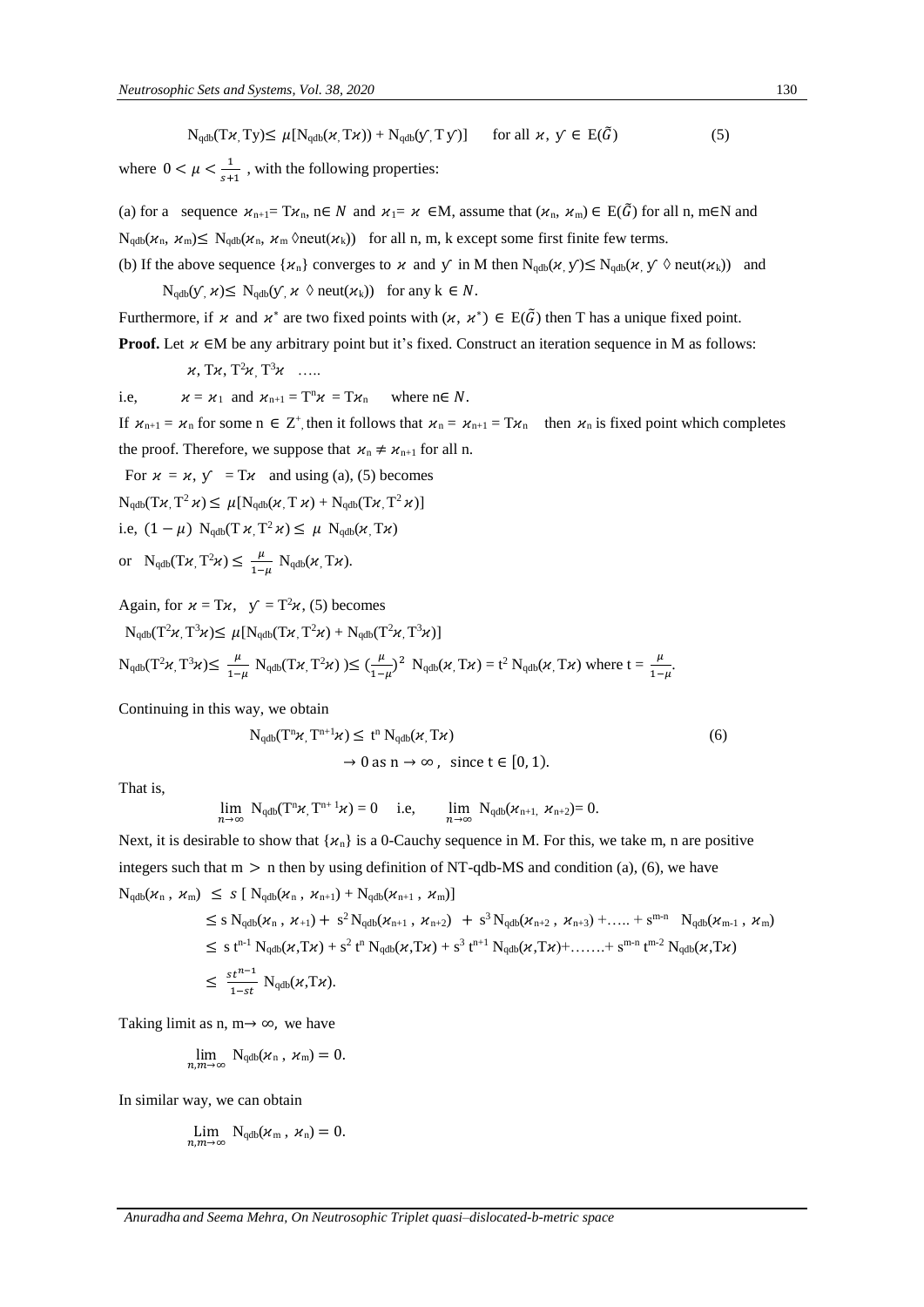Thus,  $\{x_n\}$  is a 0-cauchy sequence in complete NT-qdb-MS. By definition of NT-qdb-MS, there exist a  $\infty \in M$ 

such that  $u_n \to \bar{g}$  as  $n \to \infty$  that is

 $\lim_{n\to\infty} N_{\text{qdb}}(\varkappa_n, \, \mathfrak{z}) = 0 = \lim_{n\to\infty} N_{\text{qdb}}(\mathfrak{z}, \, \varkappa_n)$ .

By using  $G$ - continuity of  $T$  and (a), it follow that  $T(\lim_{n\to\infty} \mathcal{H}_{n+1}) = T\mathfrak{Z} = \lim_{n\to\infty} T^{n+1}\mathcal{H}.$ 

Now,

$$
N_{qdb}(T\mathfrak{Z}, \mathfrak{Z}) \leq s[\ N_{qdb}(T\mathfrak{Z}, T^{n+1}\mathcal{H}) + N_{qdb}(T^{n+1}\mathcal{H}, \mathfrak{Z})] \\ \rightarrow 0 \text{ as } n \rightarrow \infty
$$

implies that  $T\mathfrak{z} = \mathfrak{z}$  and also  $N_{qdb}(\mathfrak{z}, \mathfrak{z}) = 0$ .

Hence,  $\bar{z}$  is a fixed point of T. For uniqueness, we assume that  $\bar{z} *$  be another fixed point of T different from z. Clearly, also  $N_{\text{qdb}}(z*, z*) = 0$  by the above observation.

By the contractive condition (5), we have

$$
\begin{array}{ll} N_{qdb}(\mathfrak{Z}, \, \mathfrak{Z} \, * ) = N_{qdb}(\; T \; \mathfrak{Z}, \, T \mathfrak{Z} \, * ) & \leq \mu \; \left[ \; N_{qdb}(\mathfrak{Z}, T \; \mathfrak{Z}) + N_{qdb}(\mathfrak{Z} \, * , \, T \mathfrak{Z} \, * ) \right] \\ \\ & \leq \mu \; \left[ \; N_{qdb} \; \mathfrak{Z}, \, \, \mathfrak{Z}) + N_{qdb}(\mathfrak{Z} \, * , \, \, \mathfrak{Z} \, * ) \right] \end{array}
$$

implies that  $N_{qdb}(\xi, \xi) = 0$  since  $N_{qdb}(\xi, \xi) = 0$  and  $N_{qdb}(\xi, \xi, \xi) = 0$  and which gives that  $\xi = \xi$ . Thus, z is the unique fixed point of T.

**Example 3.1:** Let  $M = \{0,2,3,4\}$  be a NTG together binary operation  $\Diamond = \bigotimes_6$  in  $(Z_6, \times)$ . Neutrosophic triplet are:

 $(0,0,0)$ ,  $(2,4,2)$ ,  $(3,3,3)$   $(4,4,4)$  where  $(\varkappa, \, \mathsf{y}, \, \mathsf{z})$  denote here,  $\varkappa \in M$  be any element,  $\mathsf{y} = \text{neut}(\varkappa)$  and  $\beta$  = anti ( $\varkappa$ ). Now, we define a map N<sub>qdb</sub> : M×M→ [0, $\infty$ ) such that

| $N_{qdb}(0,0) = 0,$  | $N_{qdb}(0,2) = 4,$  | $N_{qdb}(0,3) = 9,$  | $N_{qdb}(0,4) = 16,$ |
|----------------------|----------------------|----------------------|----------------------|
| $N_{qdb}(2,2) = 4,$  | $N_{qdb}(3,3) = 9,$  | $N_{qdb}(4,4) = 16,$ | $N_{qdb}(2,0) = 8,$  |
| $N_{qdb}(3,0) = 18,$ | $N_{qdb}(4,0) = 32,$ | $N_{qdb}(2,3) = 5,$  | $N_{qdb}(3,2) = 10,$ |
| $N_{qdb}(2,4) = 8,$  | $N_{qdb}(4,2) = 20,$ | $N_{qdb}(3,4) = 10,$ | $N_{qdb}(4,3) = 17.$ |

Hence,  $((M, \Diamond), N_{qdb})$  is a NT-qdb-MS with coefficient s and  $s \geq 1$ , as we have proved in Example 2.4. and also it is complete since {0,0,0,0…..} is only Cauchy sequence which converges in M.

A mapping T:  $M \rightarrow M$  defined as T0 = 0, T2=3, T3=0 and T4=0 and a graph G = (V, E) defined as  $V(G) = M$  and  $E(G) = \{(0,0), (3,3), (4,4), (0,3), (0,4), (2,4), (3,4), (3,0), (4,0), (3,2), (4,2), (4,3)\}.$ Now, we have the following cases to identify the contractive condition for all  $\chi$ ,  $\gamma \in E(\tilde{G})$  as: **Case I**: for  $x = 0$  and  $y = 3$  $0 = N_{\text{qdb}}(T0, T3) \leq \mu [N_{\text{qdb}}(0, T0)) + N_{\text{qdb}}(3, T3)] = 18 \mu.$ 

**Case II**: for  $x=0$  and  $y = 4$  $0 = N_{qdb}(T0, T4) \leq \mu[N_{qdb}(0, T0)) + N_{qdb}(4, T4) = 32 \mu.$ 

**Case III**: for  $x = 2$  and  $y = 4$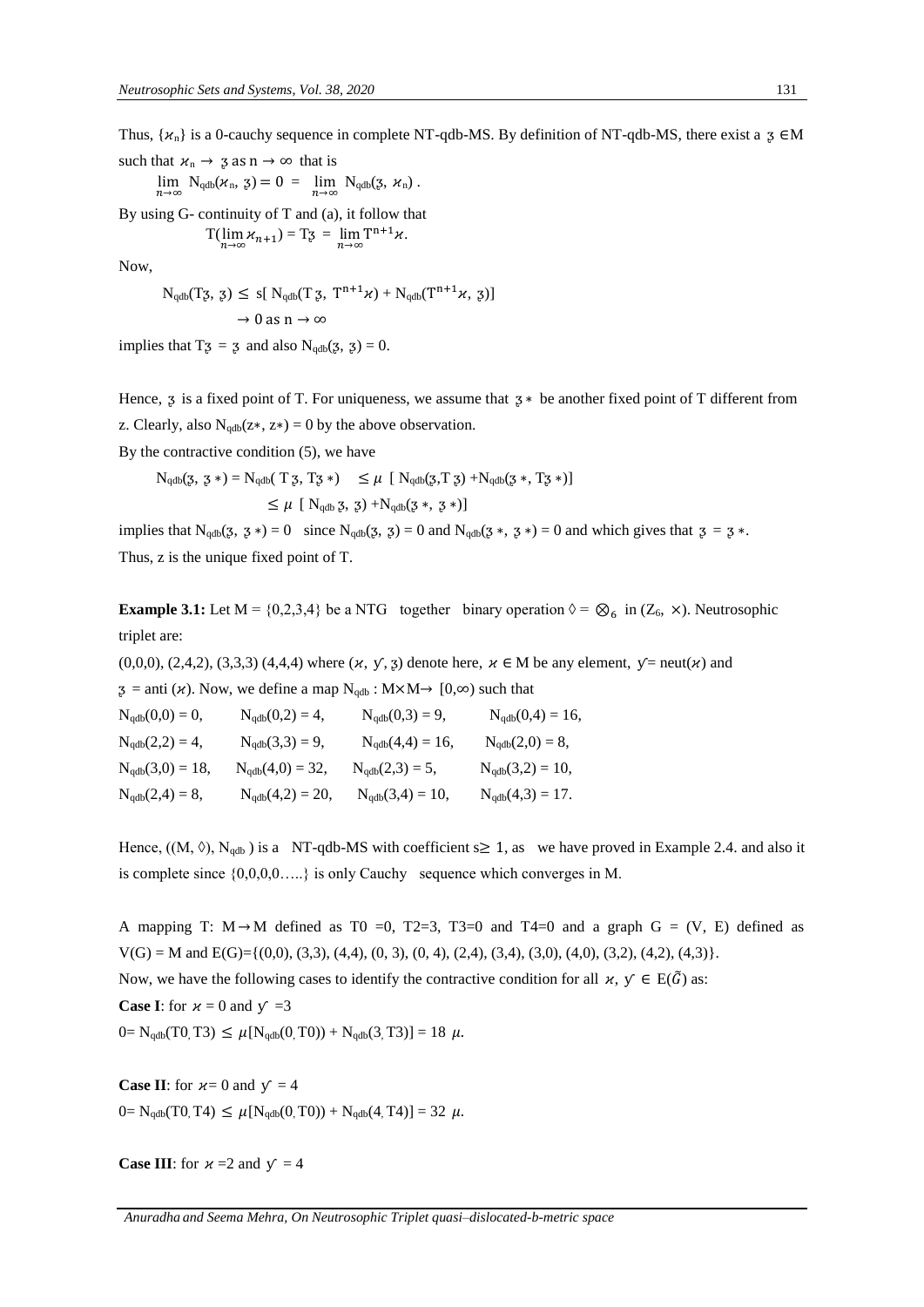$18= N_{\text{qdb}}(T2, T4) \leq \mu[N_{\text{qdb}}(2, T2)) + N_{\text{qdb}}(4, T4)] = 37 \mu.$ 

**Case IV:** for  $x = 3$  and  $y = 4$  $0 = N_{qdb}(T3, T4) \leq \mu[N_{qdb}(3, T3)) + N_{qdb}(4, T4) = 50 \mu$ .

**Case V:** for  $x = 3$  and  $y' = 0$  $0 = N_{qdb}(T3, T0) \leq \mu[N_{qdb}(3, T3)) + N_{qdb}(0, T0)] = 18\mu.$ 

**Case VI**: for  $x = 4$  and  $y = 0$  $0 = N_{qdb}(T4, T0) \leq \mu[N_{qdb}(4, T4)) + N_{qdb}(0, T0)] = 32 \mu.$ 

**Case VII**: for  $x=3$  and  $y = 2$  $9 = N_{qdb}(T3, T2) \leq \mu[N_{qdb}(3, T3)) + N_{qdb}(2, T2)] = 21 \mu$ 

**Case VIII**: for  $x = 4$  and  $y = 2$  $9 = N_{qdb}(T4, T2) \leq \mu[N_{qdb}(4, T4)) + N_{qdb}(2, T2)] = 37 \mu.$ 

**Case IX:** for  $x = 4$  and  $y = 3$  $0 = N_{\text{qdb}}(T4, T3) \leq \mu[N_{\text{qdb}}(4, T4)) + N_{\text{qdb}}(3, T3)] = 50 \mu.$ Similarly, for  $\kappa = 0$  and  $\gamma = 0$ , for  $\kappa = 3$  and  $\gamma = 3$  and for  $\kappa = 4$  and  $\gamma = 4$ This shows that contractive condition of Theorem 3.2 is satisfied for  $\mu = \frac{18}{27}$  $\frac{18}{37}$  for all  $\varkappa$ ,  $y \in E(\tilde{G})$ . Thus all the conditions of Theorem 3.2 are satisfied. Therefore, 0 is a unique fixed point.

**Conclusion:** In this article, we reformulated the definition of NTMS and NTPMS and presented counter examples for dissimilarity of definitions with examples in [18,19]. Also, we established a new space NT-qdb-MS which is the generalization of the spaces established by Sahin et al. in [18,19]. Also, we studied some of their properties. Concept of NT-qdb-MS is absolutely different from classical quasi-dislocated b- metric space. The significance of NT-qdb-MS is that it provides a different space structure to those structures which are not quasi-dislocated-b- metric space with respect to some functions that not satisfy triangular inequality for all  $\chi$ ,  $y$ ,  $z$ . Finally, we proved generalize version of Banach fixed theorem and Kannan fixed point theorem in the framework of NT-qdb-MS with an example.

#### **Open problems:**

- 1. Can we also prove name theorems such as Chatterjee, Sehgal, Hardy and Rogers, Ciric, Meir-Keeler, F-contraction fixed point theorems in NTMS, NTPMS or NT-qdb-MS?
- 2. Can we extend the Theorem 3.1 and 3.2 for more than one mapping?

#### **References:**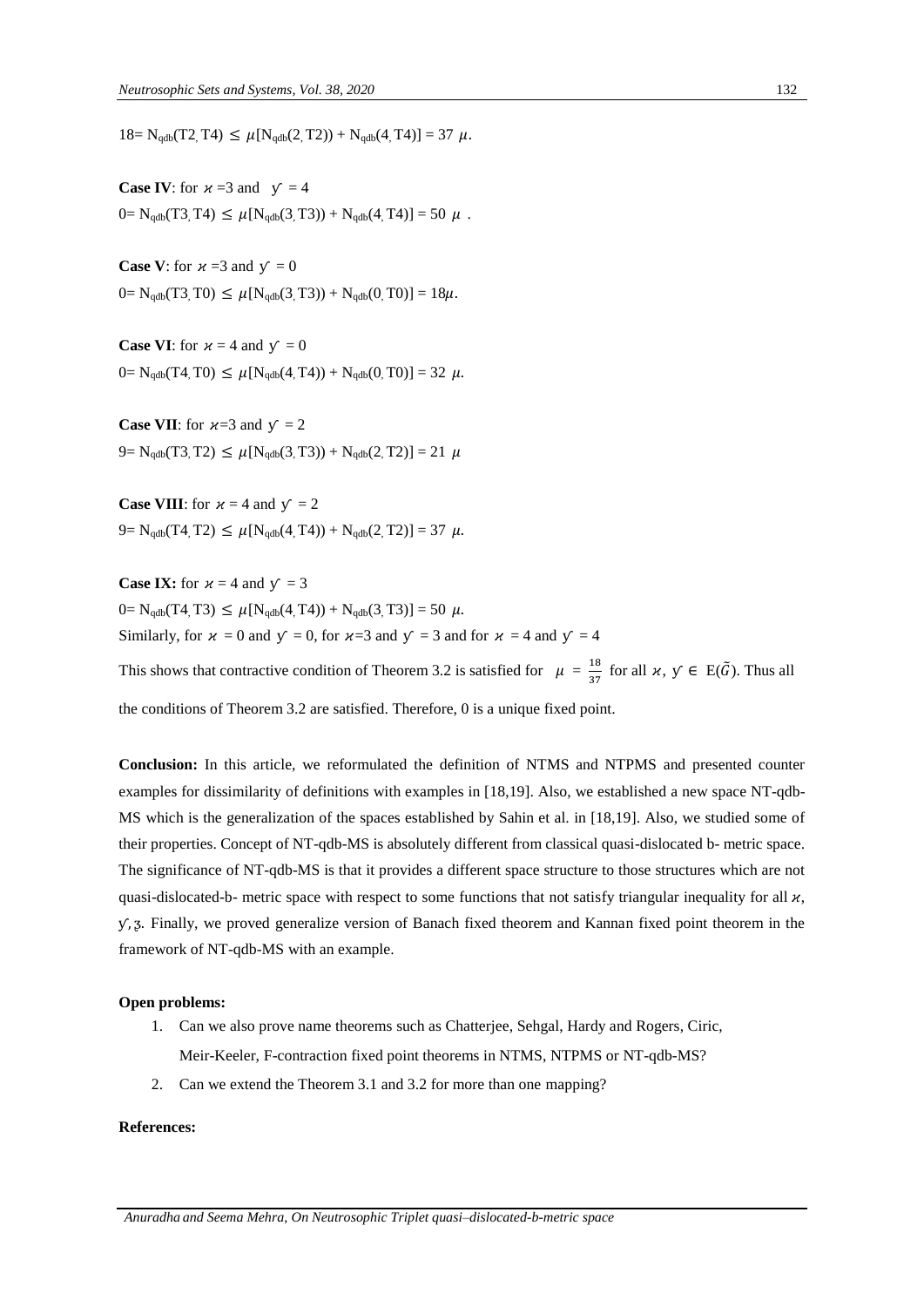- [1] Abdel-Basset, M.; Ding, W.; Mohamed, R.; Metawa, N. An integrated plithogenic MCDM approach for financial performance evaluation of manufacturing industries. Risk Management, 2020, 2020 : 1-27.
- [2] Abdel-Basset, M.; Gamal, A.; Son, L. H.; Smarandache, F. A Bipolar Neutrosophic Multi Criteria Decision Making Framework for Professional Selection. Applied Sciences, 2020, 10(4), 1202.
- [3] Abdel-Basset, M.; Mohamed, R.; Zaied, A. E. N. H.; Gamal, A.; Smarandache, F. Solving the supply chain problem using the best-worst method based on a novel Plithogenic model. Optimization Theory Based on Neutrosophic and Plithogenic Sets, 2020, 1-19. Academic Press.
- [4] Abdel-Basst, M.; Mohamed, R.; Elhoseny, M. A novel framework to evaluate innovation value proposition for smart product-service systems. Environmental Technology and Innovation, 2020, 101036.
- [5] Alias, S.; Mohamad, D.; Shuib, A. Rough Neutrosophic Multisets Relation with Application in *Neutrosophic* Marketing Strategy. *Neutrosophic Sets and Systems*, 2018, 21, 36-55.
- [6] Biswas, S. S. Neutrosophic Shortest Path Problem (NSPP) in a Directed Multigraph. *Neutrosophic Sets and Systems*, 2019, 29, 174-185.
- [7] Bojor, F. Fixed point of  $\varphi$  contraction in metric spaces endowed with a graph. *Mathematics and Computer Science Series*, 2010, 37 (4), 85-92.
- [8] Bojor, F. Fixed points of Kannan mapping in metric spaces endowed with a graph. *An St. uni. Ovidius Constanta*, 2012, 20 (1), 31- 40.
- [9] Chalapathi, T.; Kumar R.V M S S K. Neutrosophic Graphs of Finite Groups, *Neutrosophic Sets and*  Domain. *Neutrosophic Sets and Systems*, 2017, 15, 22-30.
- [10] Gupta, A.; Gautam, P. Quasi-partial b-metric spaces and some related fixed point theorems. *Fixed Point Theory and Applications*, 2015, 2015:18.
- [11] Jachymski, J. The contraction principle for mappings on a metric space with a graph. *American mathematical society*, 2007, 136 (4), 1359-1373.
- [12] Kandasamy, V.; Kandasamy, I.; Smarandache, F. A Classical Group of Neutrosophic Triplet Groups Using {Z2p, ×}. *Symmetry*, 2018, 10, 194.
- [13] Kandasamy, W.B.V.; Smarandache, F. N-algebraic structures and s-n-algebraic structures, *Hexis. Phoenix,*2006, pp.-209.
- [14] Kannan, R. Some results on fixed points. *Bull. Calcutta Math*, 1968, 60, 71-78.
- [15] Mihet, D. Fuzzy Ѱ-contractive mapping in non-Archimedean Fuzzy metric spaces. *Fuzzy sets and systems*, 2008, 159, 739-744.
- [16] Mohanta, S. K. Common fixed points in b-metric spaces endowed with a graph. *Mathematical Bechnk*, 2016, 68(2), 140-154.
- [17] Rahman, M.U. Some Well-Known Fixed Point Theorems in Dislocated Quasi-b-Metric Space. *Mathematical Sciences Letters*. 2017, 6(1), 43-46.
- [18] Şahin, M .; Kargın, A. Neutrosophic Triplet b Metric Space, In Neutrosophic Triplet Structures, Pons Editions Brussels, Belgium, EU, 2019, 7(1), 79-90.
- [19] Şahin, M.; Kargın, A. Neutrosophic triplet normed space. *Open Phys*., 2017, 15:697–704.
- [20] Şahin, M.; Kargın, A.; M. Ali. Fixed Point Theorem for Neutrosophic Triplet Partial Metric Space. *Symmetry*, 2018, 10(7), 240.